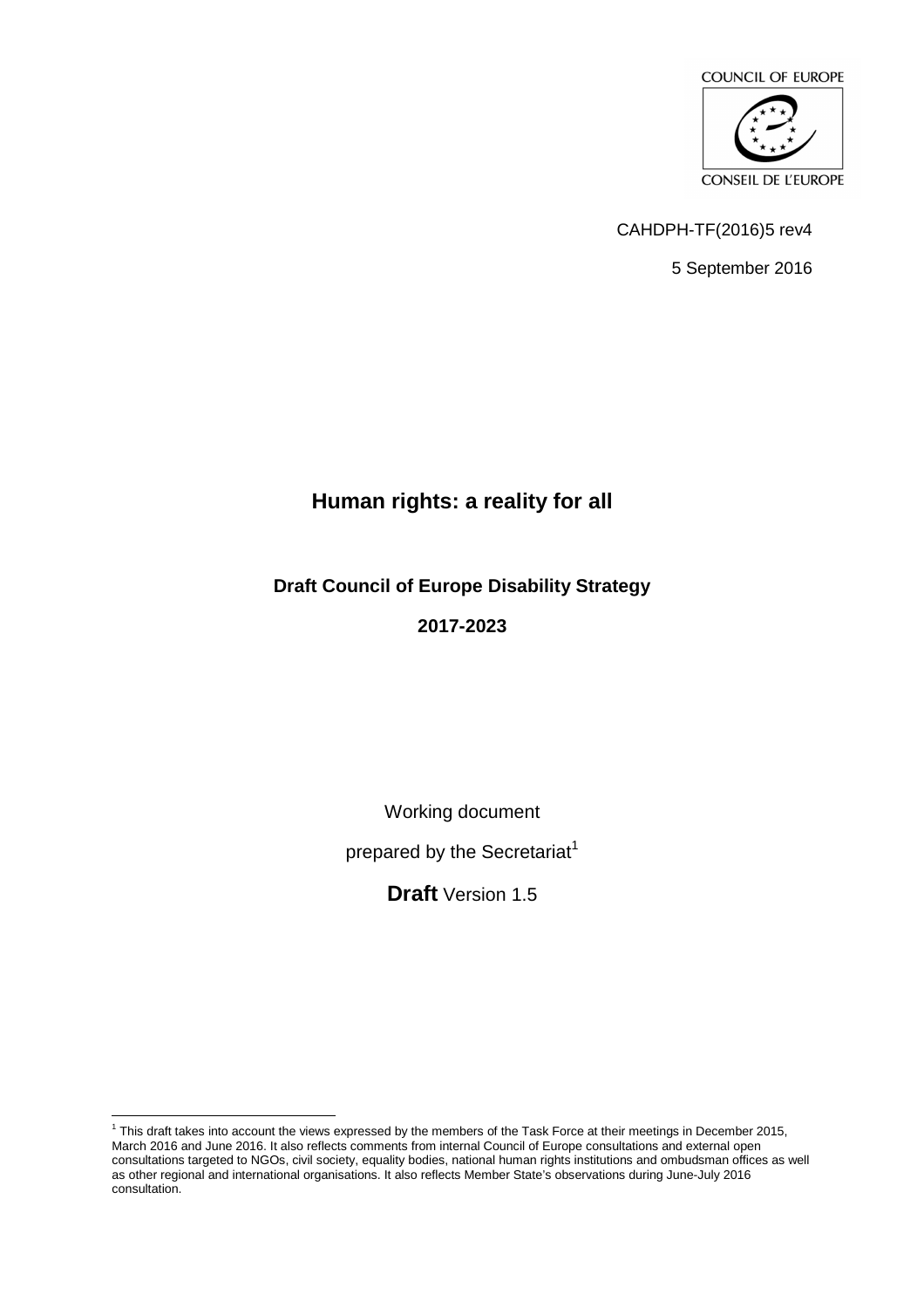#### **Contents**

| 1.   | The Council of Europe and the rights of persons with disabilities3 |  |
|------|--------------------------------------------------------------------|--|
| 1.1. |                                                                    |  |
| 1.2. |                                                                    |  |
| 1.3. |                                                                    |  |
| 1.4. |                                                                    |  |
| 1.5. |                                                                    |  |
| 2.   |                                                                    |  |
| 2.1. |                                                                    |  |
| 2.2. |                                                                    |  |
| 2.3. |                                                                    |  |
| 2.4. |                                                                    |  |
| 2.5. |                                                                    |  |
| 3.   |                                                                    |  |
| 3.1. |                                                                    |  |
| 3.2. |                                                                    |  |
| 3.3. |                                                                    |  |
| 3.4. |                                                                    |  |
| 3.5. |                                                                    |  |
| 4.   |                                                                    |  |
| 4.1. |                                                                    |  |
| 4.2. |                                                                    |  |
| 4.3. |                                                                    |  |
| 4.4. |                                                                    |  |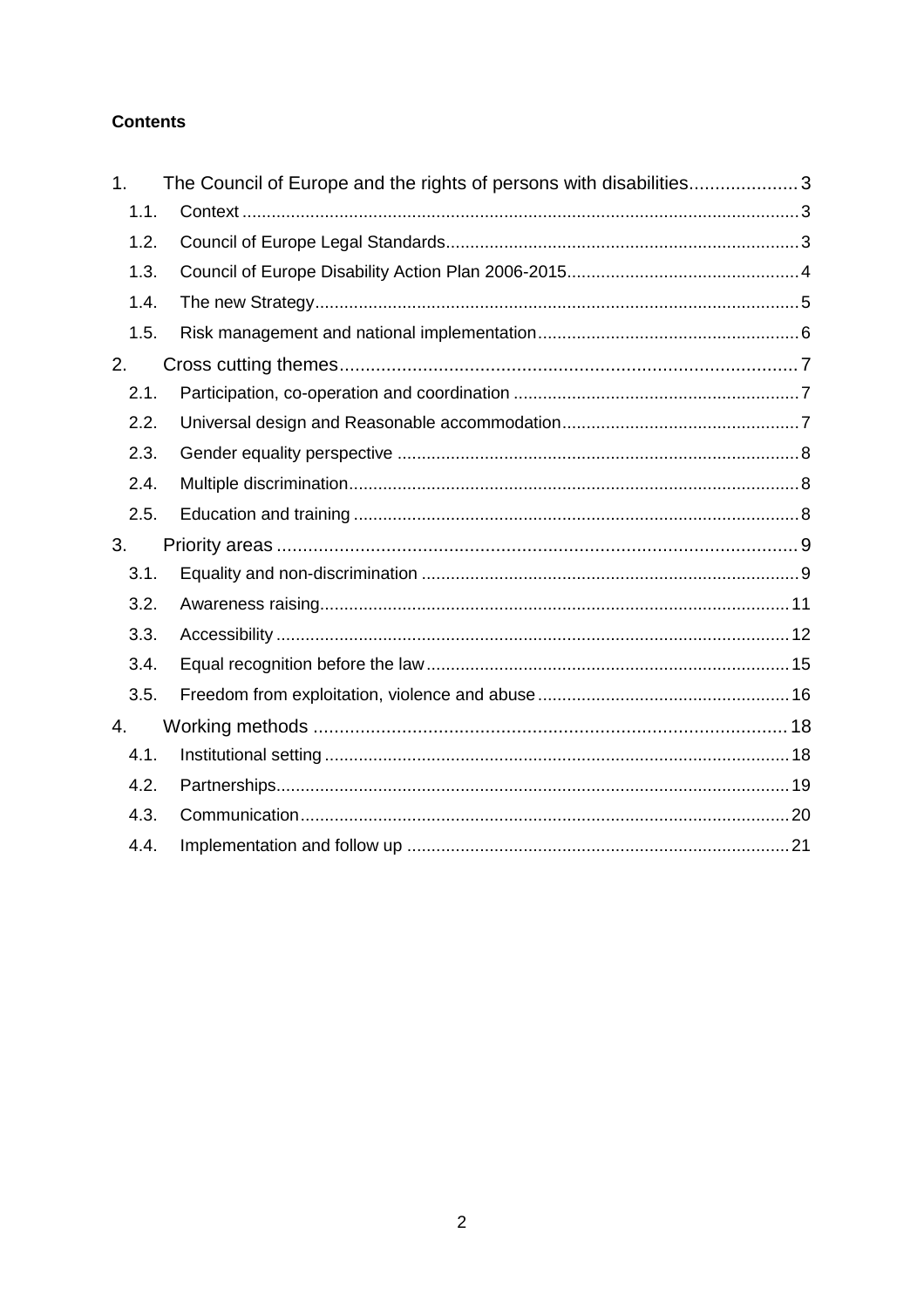# **1. The Council of Europe and the rights of persons with disabilities**

# **1.1. Context**

- 1. The Council of Europe promotes, protects and monitors the implementation of human rights for all, including persons with disabilities. This document sets out the priority areas of the Council of Europe in this area for the period 2017 to 2023. It also gives **guidance and inspiration to member States and other stakeholders** on policies, activities and measures to ensure implementation of priorities at national and local levels.
- 2. Persons with disabilities are entitled to have access to and enjoy the full range of human rights safeguarded by the European Convention on Human Rights, the European Social Charter and the United Nations Convention on the Rights of Persons with Disabilities  $(UNCRPD<sup>2</sup>)$  as well as all other international human rights instruments, on an equal basis with others.
- 3. This Strategy seeks to encompass **all civil, political, economic, social and cultural rights**. It sets out the commitment of the Council of Europe and its member States to make the rights a reality for all persons with disabilities, regardless of their impairments. This includes children and young people with disabilities, wherever they are placed and without discrimination, in line with the Council of Europe Strategy for the Rights of the Child 2016-2021 $3$  and the UN Convention on the Rights of the Child<sup>4</sup>. This also includes older persons, in line with the Council of Europe recommendation on the promotion of human rights of older persons<sup>5</sup>.
- 4. In constantly changing societies new situations emerge. The on-going economic challenges and the increasing amount of refugees and persons seeking asylum within the member States has changed priorities and has had an impact on persons with disabilities and their support services. In order to mitigate the challenges, continuous attention to and action on the rights of persons with disabilities by the decision makers, persons with disabilities, their organisations and their family members, service providers, and the population in general is required.
- 5. Close consultation and active involvement of persons with disabilities of all ages through their representative organisations in the work of member State governments is obligatory, as stipulated in the UNCRPD. Participation and contribution of National Human Rights Institutions, Equality Bodies and Ombudsman Institutions and their regional and international networks is of high importance. This will improve mainstreaming and implementation of strategy priorities and the UNCRPD principles. The Council of Europe will seek to increase this co-operation in all fields of its activities.

## **1.2. Council of Europe Legal Standards**

- 6. All legal standards of the Council of Europe apply equally to all persons, including all persons with disabilities.
- 7. **The European Convention on Human Rights** provides the foundations for the Council of Europe work to protect and promote human rights for all, including the rights of

<sup>&</sup>lt;sup>2</sup> UN Convention on the Rights of Persons with Disabilities<sup>3</sup><br><sup>3</sup> Ownail of Europe Otation for the Pinkle of the Ohild 201

Council of Europe Strategy for the Rights of the Child 2016-2021

<sup>4</sup> UN Convention on the Rights of the Child

<sup>5</sup> Council of Europe CM/Rec(2014)2 on the promotion of human rights of older persons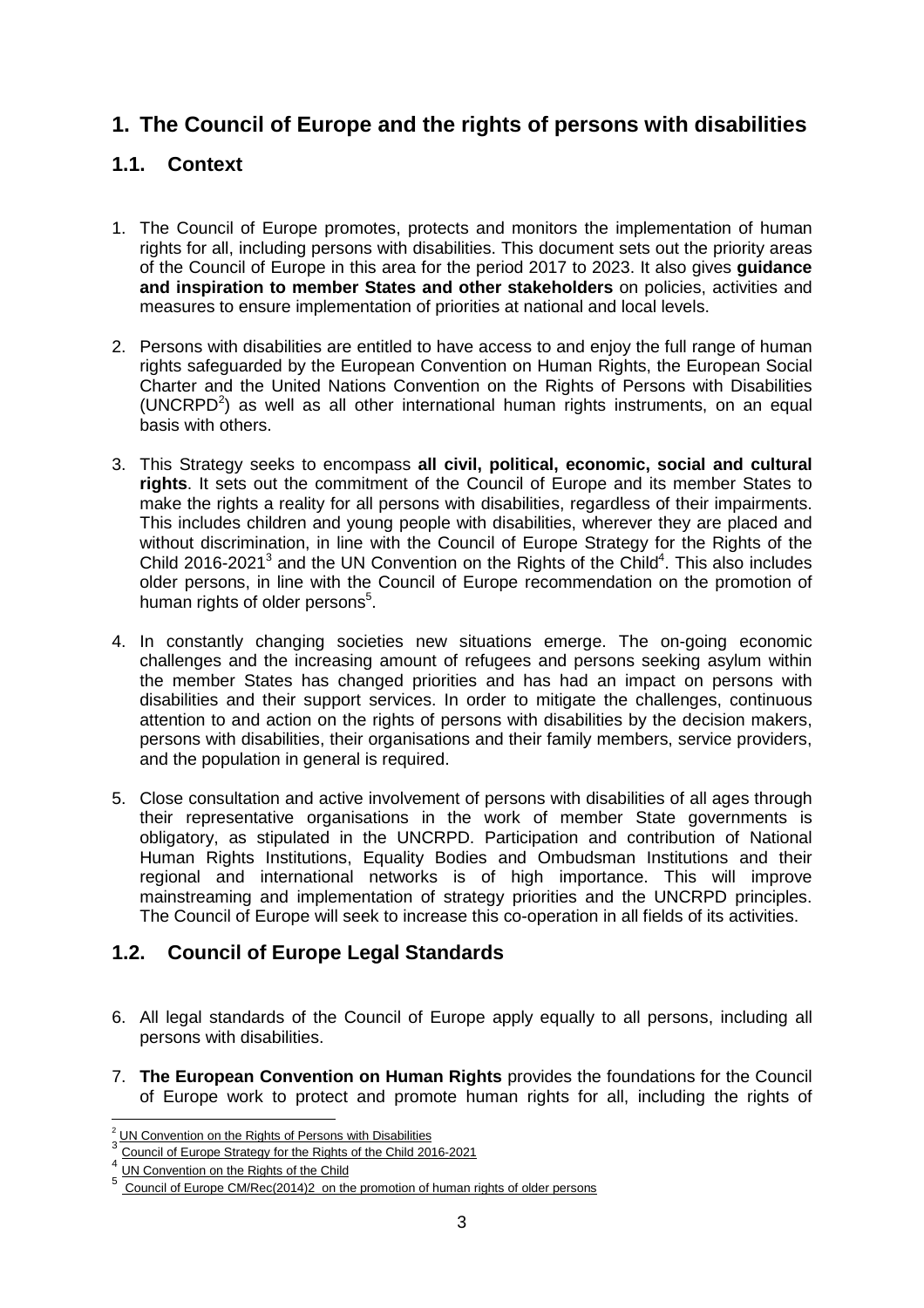persons with disabilities. The European Court of Human Rights has enshrined these rights in its case law and plays an important role by prompting states to undertake legislative changes to safeguard human rights of persons with disabilities.

- 8. **The European Social Charter** contains specific rights for persons with disabilities, in particular Article 15 (right of persons with disabilities to independence, social integration and participation in the life of the community) and Article E (providing that the rights of the Charter shall be secured without discrimination on any ground).
- 9. Other legally binding standards especially relevant to the rights of persons with disabilities include: **the Council of Europe Convention on Preventing and Combating Violence against Women and Domestic Violence** (Istanbul Convention), **the Convention on Protection of Children against Sexual Exploitation and Sexual Abuse** (Lanzarote Convention), **the Convention on Action against Trafficking in Human Beings**.

## **1.3. Council of Europe Disability Action Plan 2006-2015**

- 10. In April 2006, the Committee of Ministers adopted **Recommendation Rec(2006)5** "the Council of Europe Action Plan to promote the rights and full participation of people with disabilities in society: improving the quality of life of people with disabilities in Europe 2006-2015" 6 . The Recommendation included in its appendix the **Council of Europe**  Action Plan (DAP)<sup>7</sup>. In December 2006, the United Nations Convention on the **Rights of Persons with Disabilities (UNCRPD)** was adopted. It entered into force in May 2008. By the end of August 2016,  $43<sup>8</sup>$  out of the 47 Council of Europe member States have ratified the UNCRPD $9$ . The Optional Protocol has been ratified by 31 member States<sup>10</sup>.
- 11. Both the UN Convention and the Council of Europe DAP marked a "paradigm shift" from the traditional medical-based approach to disability to one based on human rights. Persons with disabilities as human beings with dignity and rights is the underlying principle of this approach which is best summarised by the fundamental principles shared by both texts: **independence, freedom of choice, full participation, equality and human dignity.**
- 12. In 2014-2015, the Council of Europe carried out an **evaluation of the implementation of the Council of Europe DAP** in all of its 47 member States. The evaluation process, also encouraged by Parliamentary Assembly in its Recommendation 2064 (2015)<sup>11</sup>, built on and benefited from the wide knowledge, experience and expertise on human rights of persons with disabilities by various stakeholders: national experts from public administrations and academia, civil society organisations working with and for persons with disabilities, persons with disabilities themselves as well as service providers.
- 13. The evaluation document<sup>12</sup> comprised an analysis of developments in the national legislation, policies, action plans, as well as specific and targeted actions at both the national and European levels in the area of promoting and protecting human rights of persons with disabilities. It highlighted **achievements**, in particular **with regard to**

 $\overline{a}$ 

<sup>6</sup> Council of Europe Recommendation Rec(2006)5

<sup>&</sup>lt;sup>7</sup> Council of Europe Disability Action Plan 2006-2015<br><sup>8</sup> By the end of August 2016, Iceland, Ireland, Liechtenstein and Monaco have not yet ratified the UNCRPD <sup>9</sup> Ratifications of the UNCRPD

<sup>&</sup>lt;sup>10</sup> Ratifications of the Optional Protocol to the UNCRPD

<sup>&</sup>lt;sup>11</sup> PACE Recommendation 2064 (2015) "Equality and inclusion for people with disabilities"

<sup>&</sup>lt;sup>12</sup>Abridged evaluation report of the Council of Europe Disability Strategy 2006-2015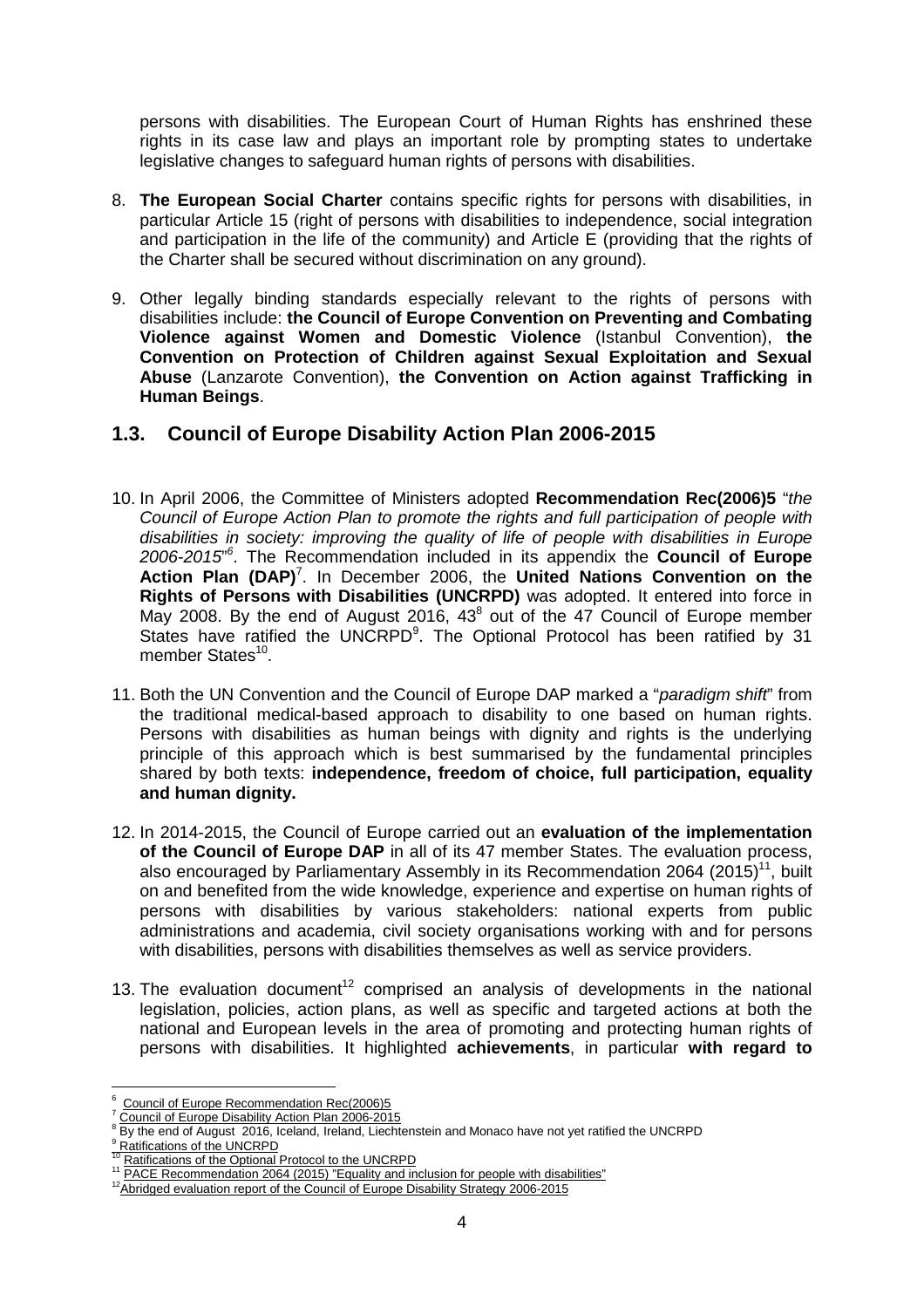#### **legislation, service delivery, the physical environment and attitudes towards persons with disabilities**.

- 14. The evaluation also underlined that discrimination and barriers to participation persist and that there are significant **challenges** in ensuring compliance with international standards **to combat discrimination and to achieve the full respect of all human rights of persons with disabilities**. It pointed out that the disparity between the standards and practice, referred to as the **implementation gap**, needs to be addressed as a matter of priority.
- 15. The report emphasised the need and importance of continued commitment of governments, including funding and the full involvement of organisations working with and for persons with disabilities, the persons with disabilities themselves, and other relevant stakeholders. Sharing of know-how and exchanging of promising practices is needed to ensure that Europe becomes a democratic, welcoming home for all, and upholds its values of democracy, respect for human rights and diversity.

## **1.4. The new Strategy**

- 16. **The overall goal** of the Council of Europe Disability Strategy 2017-2023 (the Strategy) is **to achieve equality, dignity and equal opportunities for persons with disabilities**. This requires ensuring independence, freedom of choice, full and active participation in all areas of life and society, including living in the community.
- 17. The member States have already agreed to these goals by ratifying the UNCRPD. Unlike the UNCRPD, the Strategy does not create legal obligations to member States. The Strategy document aims at guiding and supporting the work and activities aimed at implementing the UNCRPD and carried out by the Council of Europe, its member States and other stakeholders both at national and local levels.
- 18. At the outset, the Strategy identifies **five cross-cutting issues that need to be considered in all the** Council of Europe **work and** in all its **activities** supporting member States. These issues are also essential for member States to take into consideration in their legislation, policies and activities and in all areas of life to improve the lives of persons with disabilities.

#### 19. The **cross-cutting issues** are

- Participation, co-operation and coordination
- Universal Design and reasonable accommodation
- Gender equality perspective
- Multiple discrimination
- Education and training
- 20. The Strategy has **five rights based priority areas**. They are anchored in the European Convention on Human Rights and other Council of Europe standards promoting and protecting human rights. Each of them is also connected to corresponding Articles of the UNCRPD, aiming at its implementation in practice.

#### 21. The **priority areas** are:

- 1) Equality and non-discrimination
- 2) Awareness raising
- 3) Accessibility
- 4) Equal Recognition before the law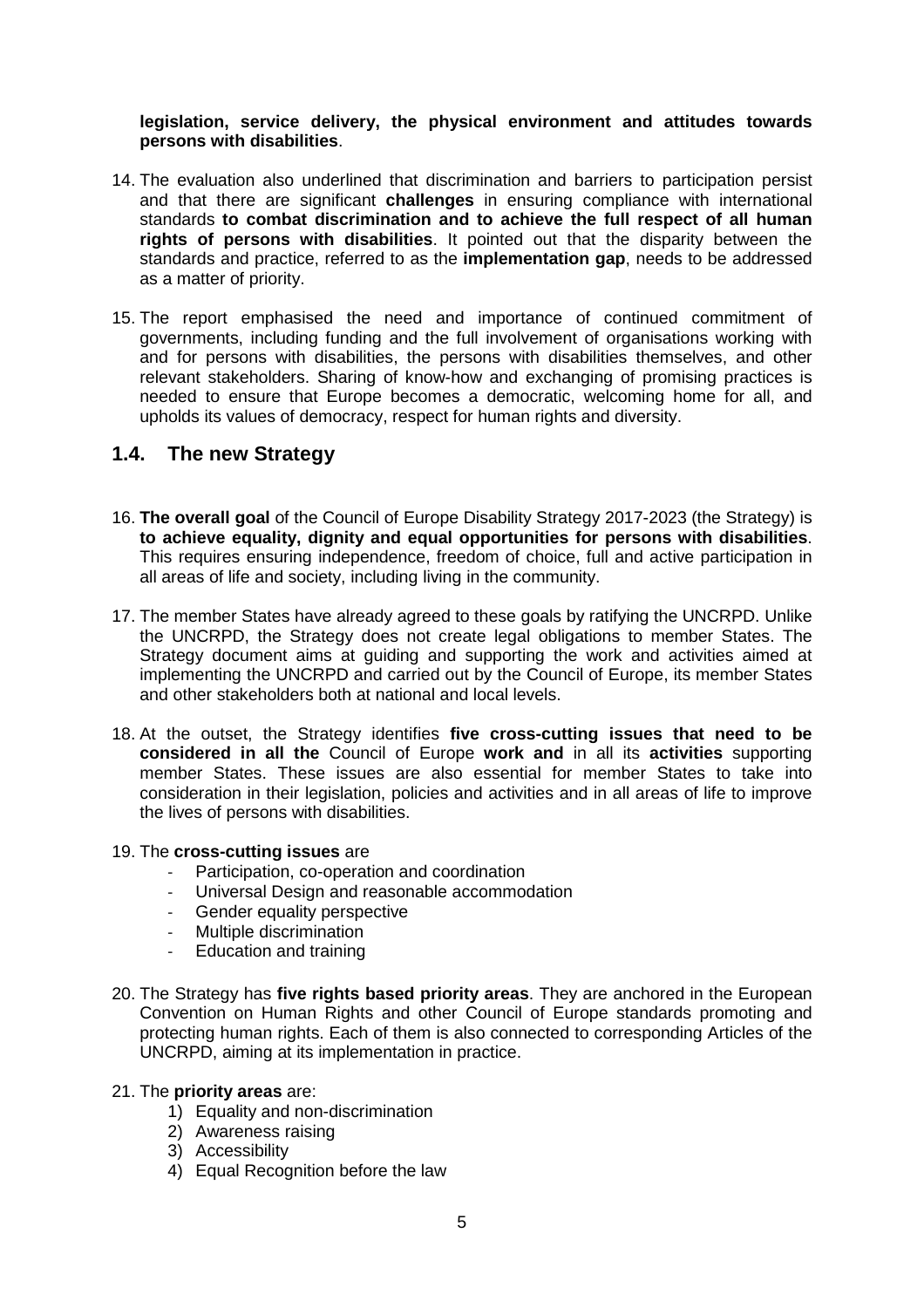- 5) Freedom from exploitation, violence and abuse
- 22. The priority areas build on and further develop the existing body of work by the Council of Europe, bringing added value to work done in other regional and international contexts, such as at the level of the EU and the UN. In addition they aim to bring focus to the future Council of Europe work related to disability rights in order to achieve tangible results during the period covered by the Strategy (2017-2023).
- 23. The **interpretation and implementation** of these priority areas will be done **in line with the UNCRPD**, the evolving body of decisions, guidelines and General Comments of the UNCRPD Committee, as well as the developing case law of the European Court of Human Rights and the decisions of the European Committee of Social Rights.
- 24. Additionally, international standards on **social responsibility**, including corporate social responsibility, aimed at promoting the engagement of private sector and business enterprises in respect and implementation of human rights<sup>13</sup>, **UN Global Compact**<sup>14</sup> and the **UN Sustainable Development Goals** (SDGs)<sup>15</sup> are part of the tools to improve the inclusion of persons with disabilities in the society.
- 25. The **beneficiaries** of the Strategy are persons with disabilities living in the 47 Council of Europe member States and society as a whole. The governments of member States drive the implementation of the Strategy at **national and local levels in close cooperation with persons with disabilities**, represented by their organisations, and all other relevant stakeholders. These include National Human Rights Institutions, Equality Bodies, Ombudsman Institutions, service providers and civil society. All these stakeholders were invited to contribute in the **broad and open consultations** during the preparation of the Strategy.

#### **1.5. Risk management and national implementation**

- 26. Lack of political commitment leading, *inter alia*, to insufficient financial and human resources, are general risk factors that apply to all priority areas. These factors risk undermining respect for human rights and fundamental freedoms of persons with disabilities and the provision of empowering support.
- 27. In the Strategy document, each priority area has a **risk analysis table** attached to it. The tables state the **expected impact** or ultimate goal at beneficiary level for each priority area. This can be reached in many different ways, in accordance with developments and structures at national and local levels.
- 28. The risk analysis tables present **some general examples** of possible
	- risk factors that could negatively affect the achievement of the outcomes at the level of the member States.
	- mitigating actions to counter such risk factors,
	- outcomes as steps towards the expected impact.
- 29. The risk analysis tables present some possible examples of risks, mitigating actions and outcomes. The examples are indicative and do not cover all possible options available at national and local levels. Other examples as well as specific actions and activities (**outputs**) will be examined in detail during the implementation of the Strategy **at**

 $\overline{a}$ 

<sup>&</sup>lt;sup>13</sup> Council of Europe Recommendation CM/Rec(2016) on human rights and business)

<sup>&</sup>lt;sup>14</sup> UN Global Compact

<sup>&</sup>lt;sup>15</sup> UN Sustainable Development Goals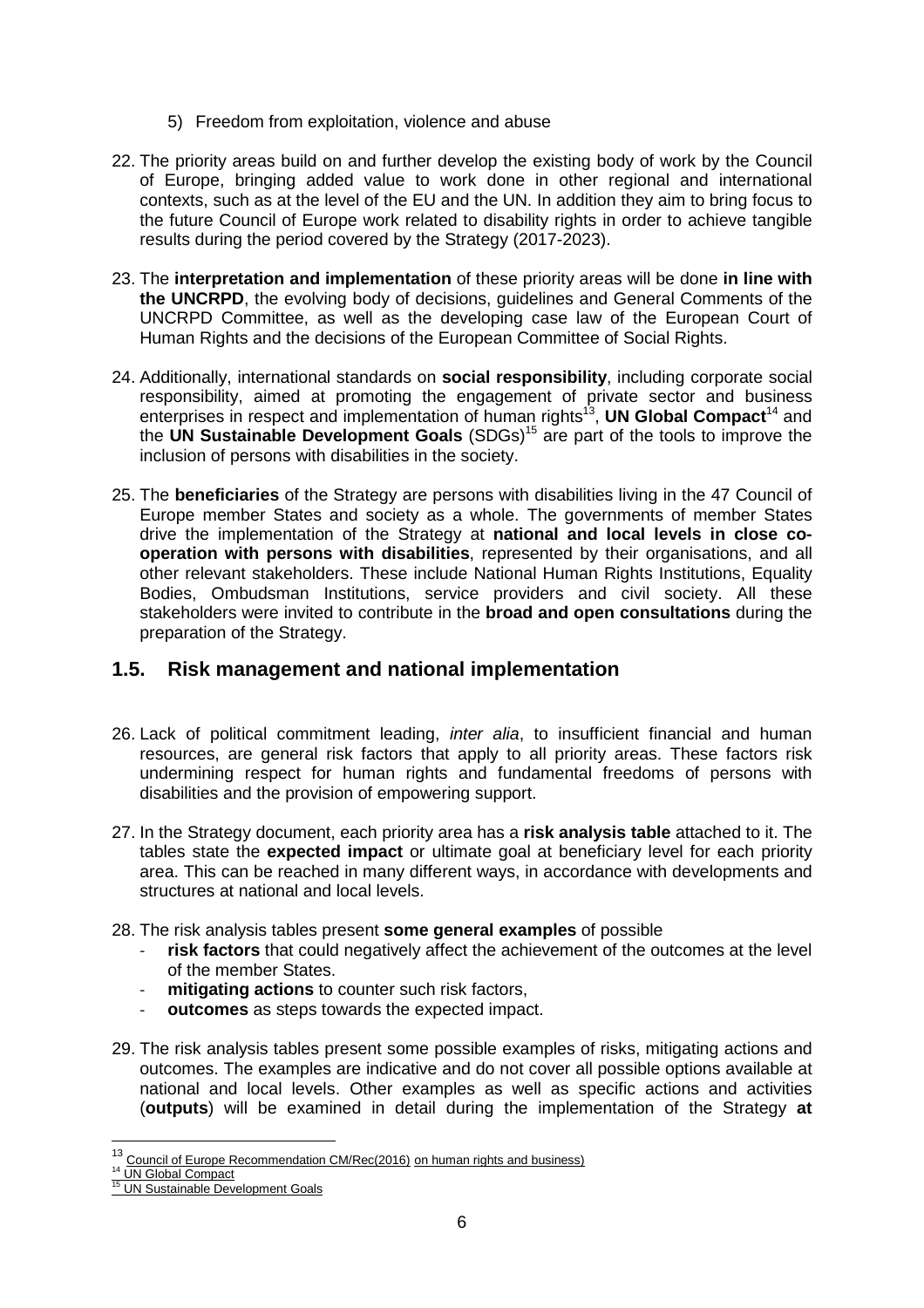**national and local levels** on the basis of disability s**trategies, action plans, indicators and other relevant policy documents and standards**.

30. In addition to the activities undertaken at national and local levels by the member States and other stakeholders, a biennial work plan with a selection of actions and activities (outputs) to be undertaken by the Council of Europe, in co-operation with the member States, will be prepared (see section 4.4. Implementation and follow up).

# **2. Cross cutting themes**

## **2.1. Participation, co-operation and coordination**

- 31. **Full and effective participation of persons with disabilities** in all areas of life and the society as a whole is crucial for the enjoyment of all human rights. In the context of the Council of Europe this means increased and improved participation of persons with disabilities throughout the work and activities of the Council of Europe, including in cooperation projects funded, supported, managed or implemented by the Council of Europe.
- . 32. Article 32 of the UNCRPD recognizes the importance of **international co-operation** in support of the national implementation of the Convention. It is therefore important that the Council of Europe and its independent monitoring mechanisms align their work and activities in this field, building on the added value of the Council of Europe and benefiting from the **meaningful participation** of representative organisations of persons with disabilities and other relevant stakeholders. This will ensure the effective implementation of the UNCRPD and Council of Europe standards at the national and local levels.
- 33. All Council of Europe work on issues related to disability rights will continue to pay particular attention to **synergies, co-operation and coordination**. This includes, inter alia, co-operation with national focal points, coordination mechanisms and independent monitoring frameworks as formulated in and assigned nationally under Article 33 of the UNCRPD. This also includes co-operation with other regional and international organisations, National Human Rights Institutions (NHRIs), Equality Bodies, Ombudsman Institutions and civil society, service providers, specialised agencies, media, private sector, academia, independent experts and in particular organisations of persons with disabilities.
- 34. All different levels of participation need to be taken into consideration in all work within the Council of Europe and at the national and local levels, including in the work of independent monitoring mechanisms.

## **2.2. Universal design and Reasonable accommodation**

- 35. Disability is the result of interaction between individual impairments and existing attitudinal and environmental barriers. Disability may hinder the full enjoyment of human rights and fundamental freedoms and prevent persons with disabilities from participating effectively and equally in the society. Persons with multiple, complex and intersecting impairments face additional barriers and are at higher risk of institutionalisation, exclusion and poverty. Measures to prevent or remove existing barriers are necessary investments for sustainable development and improved accessibility.
- 36. Accessibility challenges can be avoided or greatly diminished through intelligent and not necessarily costly applications of the **Universal Design principle**. In addition to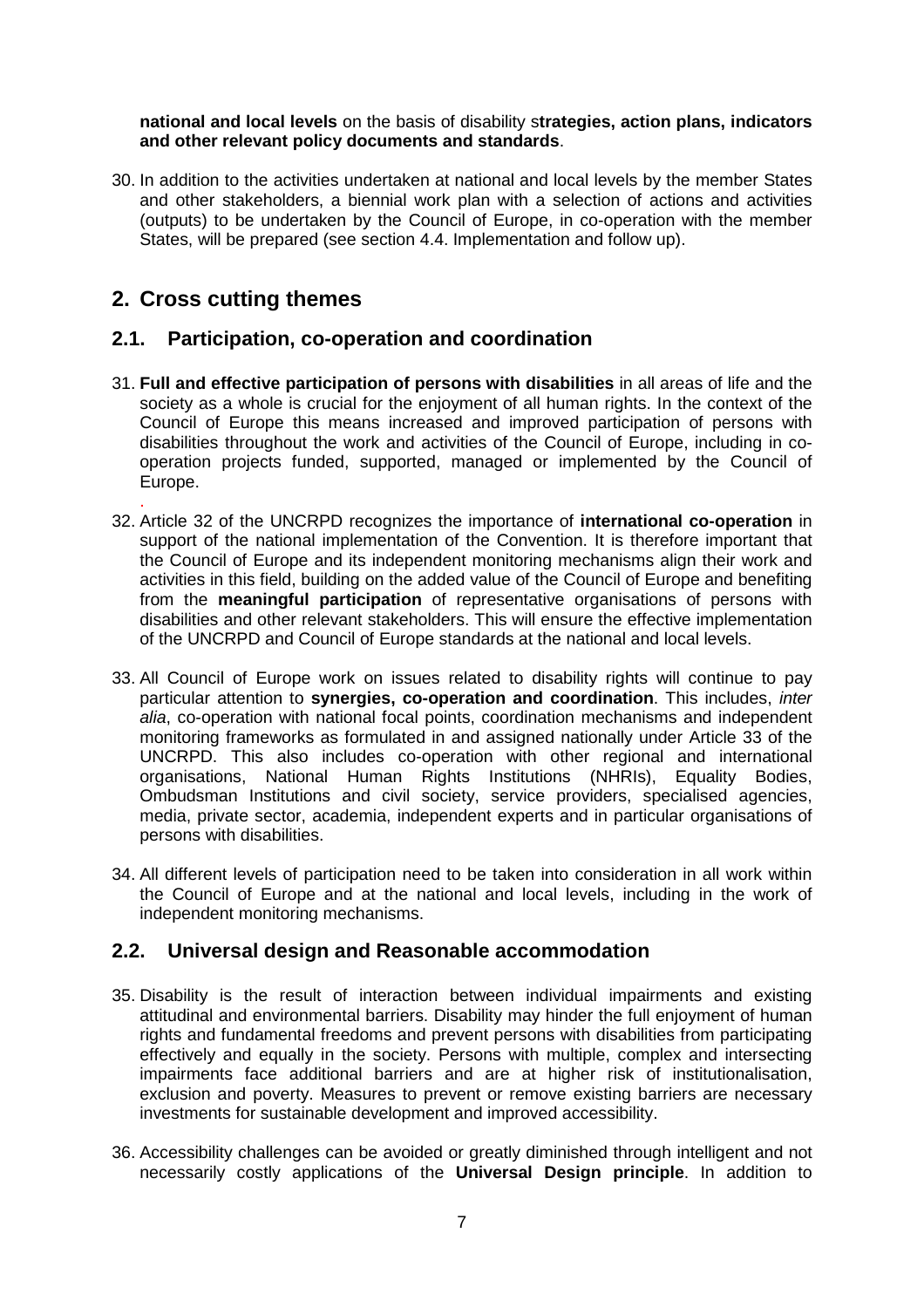necessary **accessibility measures** related to groups, **individual barriers** can further be overcome by individually tailored **reasonable accommodation**. Denial of reasonable accommodation as well as denial of access can constitute discrimination. Both of these concepts are defined and described in the UNCRPD (Articles 2 and 4).

37. Universal Design principle and the pro**motion and development of affordable assistive technologies**, **devices and services** aimed at removing existing barriers should be increasingly promoted. They need to be taken into consideration in all work within the Council of Europe and at the national and local levels, including in the work of independent monitoring mechanisms.

#### **2.3. Gender equality perspective**

- 38. Gender equality means equal visibility, empowerment, responsibility and participation for both women and men in all spheres of public and private life.
- 39. In the context of Council of Europe this means that gender equality concerns are included in the **planning, budgeting, implementation, monitoring and evaluation** of all policies, programmes and activities in the field of disability and vice versa. It also requires the use of gender and disability disaggregated data and the equal participation of women and men in all programmes and activities in this field.
- 40. Women and girls with disabilities often face **additional barriers** and higher levels of discrimination in their access to human rights and activities in comparison to men. Women and girls with disabilities are also often at greater risk of all forms of violence, both within and outside the home<sup>16</sup>.
- 41. In order to mitigate these additional barriers and improve equality, a **gender equality perspective** needs to be employed in all work and activities within the Council of Europe and at the national and local levels, including in the work of independent monitoring mechanisms.

## **2.4. Multiple discrimination**

- 42. Many persons with disabilities are at risk of **multiple and/or intersecting forms of discrimination and segregation** from the society due to their specific situations (e.g. financial or educational status, living or housing arrangement, level of assistance needed, disability or combination of multiple disabilities etc.) or to certain grounds (e.g., race, colour, sex, language, religion, political or other opinion, national, ethnic or social origin, property, birth, age, sexual orientation, gender identity<sup>17</sup> or other status). This Strategy attributes attention to the application of the non-discrimination principle across all priority areas.
- 43. To tackle multiple discrimination and its harmful effects, including to the development of children and young people, it is important to acknowledge it exists and take it into consideration in all the work and activities within the Council of Europe and at the national and local levels, including in the work of independent monitoring mechanisms.

## **2.5. Education and training**

 $\overline{a}$ <sup>16</sup> Council of Europe Recommendation CM/Rec(2007)17 on gender equality standards and mechanisms, Explanatory Memorandum, paras 181-182

<sup>17</sup> Council of Europe Recommendation CM/Rec(2010)5 of the Committee of Ministers on measures to combat discrimination on grounds of sexual orientation or gender identity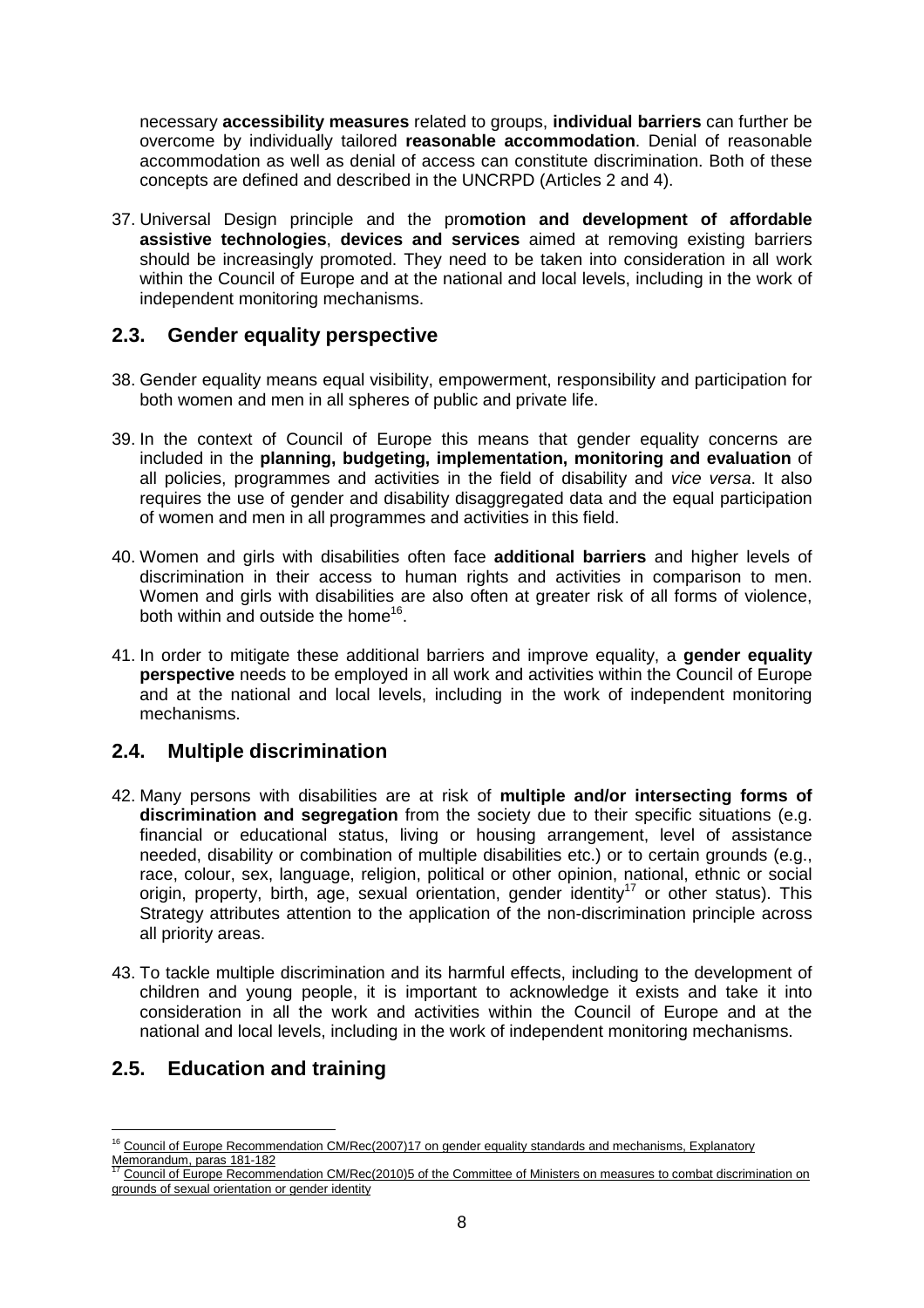- 44. **Quality education**, including human rights education, is a prerequisite for persons with disabilities to enjoy human rights on an equal basis with others.
- 45. In the context of the Council of Europe this means **improved access for persons with disabilities to information, education and training** programs and events about human rights and their implementation. This also means **inclusion** of persons with disabilities as actors and users in education and training projects funded, supported, managed or implemented by the Council of Europe.
- 46. **Education and training programmes, campaigns and materials aimed at professionals** need to include a disability dimension to ensure that professionals have the requisite skills and knowledge, to fulfil their duties in an equal and inclusive way. Such programmes need to take into account due respect for the rights of persons with disabilities and guarantee high quality services in the mainstream as required by and in compliance with international standards.
- 47. Lastly, quality education includes **education for everyone**, including family members of persons with disabilities on disability and human rights, capabilities of persons with disabilities and barriers they encounter (i.e. awareness raising).
- 48. Education and training, including human rights education of persons with disabilities and education and training about rights of persons with disabilities, should be taken into consideration in all work within the Council of Europe and at the national and local levels, including in the work of independent monitoring mechanisms.

# **3. Priority areas**

## **3.1. Equality and non-discrimination**

- 49. Equality is a core principle of all human rights and fundamental freedoms. It is guaranteed to everyone in the European Convention on Human Rights, the European Social Charter, the UNCRPD (Article 5) and other regional and international human rights treaties and related documents. The work on equality and non-discrimination includes focus on gender equality (UNCRPD, Article 6) and on the rights of children with disabilities (UNCRPD, Article 7).
- 50. Unequal treatment and discrimination in its many forms are preventing the full and equal enjoyment of all human rights and fundamental freedoms for persons with disabilities. Also the economic crisis and austerity measures can pose a risk to inequality by the shortage of resources and budget cuts on national and local levels in support and services aimed at persons with disabilities.
- 51. Council of Europe bodies, member States and other relevant stakeholders should seek to:
	- a) **Mainstream equality and non-discrimination** as well as information about human rights for all persons with disabilities in all areas of work of the Council of Europe and at the national and local levels.
	- b) **Encourage** independent Council of Europe monitoring mechanisms to integrate equality and non-discrimination of all persons with disabilities and their equal enjoyment of human rights into their monitoring work, where applicable, and to make recommendations in this regard.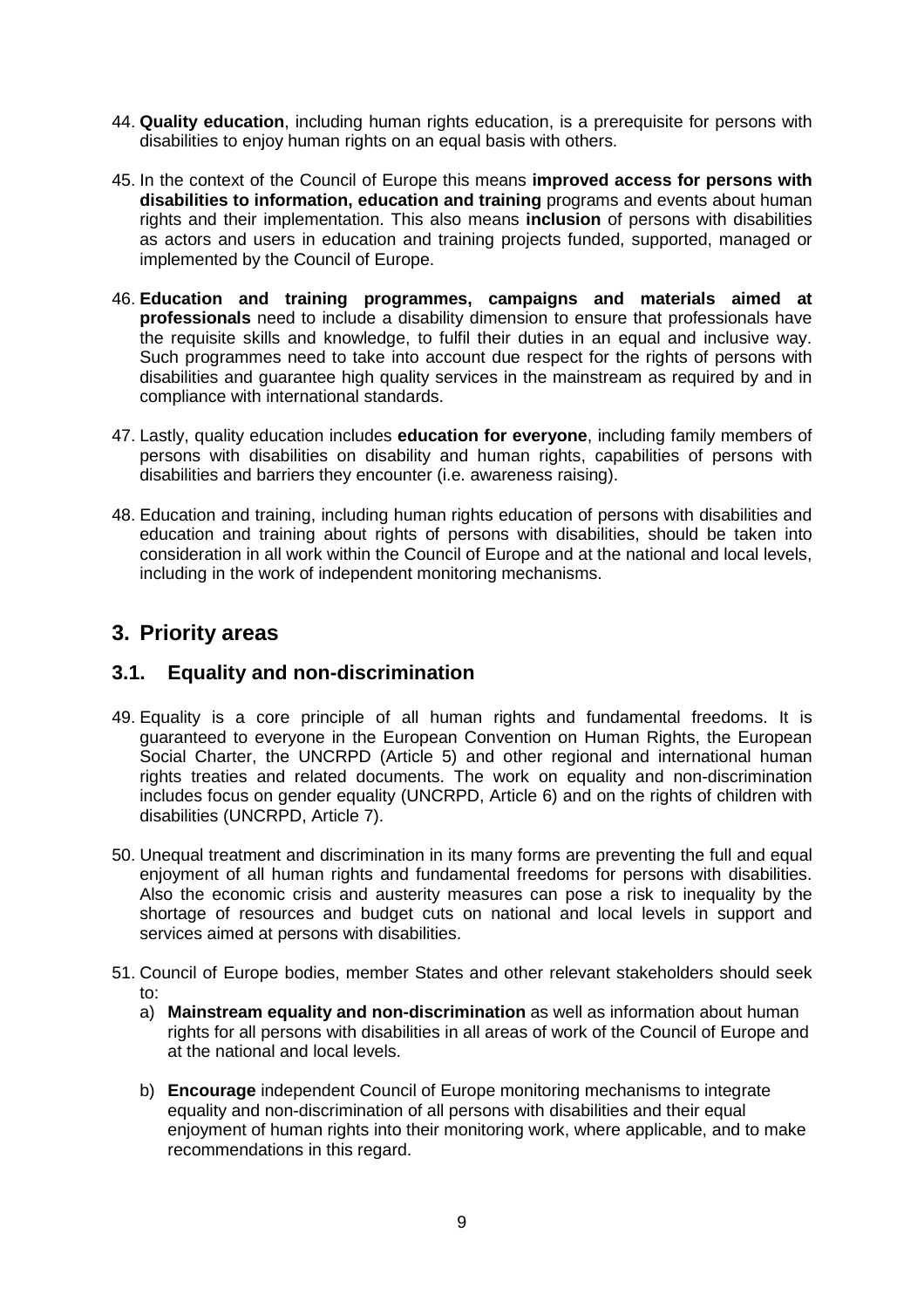- c) **Promote equality and non-discrimination** of all persons with disabilities, in particular through inclusive education system and the development of training, communication and employment initiatives. These need to target a broad range of professionals, including civil servants and service providers and must be developed with active involvement of persons with disabilities and their representative organisations.
- d) **Support** efforts to collect adequately disaggregated data and targeted statistics on discrimination towards persons with disabilities and barriers preventing full enjoyment of their human rights. Include this information in general statistics and data collection.
- e) **Promote** the setting up of strong, independent and well-resourced National Human Rights Institutions, Equality Bodies and Ombudsman Institutions ensuring equality and non-discrimination at the national and local levels.
- f) **Identify, collect and disseminate** existing remedies and good practices aiming at facilitating access of person with disabilities to affordable legal protection in cases of discrimination.

| <b>Risk analysis</b>                                                                                                                                                        |                                                                                                                                                                                                |                                                                                                                                                                                                                                                                                                                                                                                                                                                                                                                                                                           |  |
|-----------------------------------------------------------------------------------------------------------------------------------------------------------------------------|------------------------------------------------------------------------------------------------------------------------------------------------------------------------------------------------|---------------------------------------------------------------------------------------------------------------------------------------------------------------------------------------------------------------------------------------------------------------------------------------------------------------------------------------------------------------------------------------------------------------------------------------------------------------------------------------------------------------------------------------------------------------------------|--|
| <b>EQUALITY AND NON-DISCRIMINATION</b><br><b>Expected Impact:</b><br>Persons with disabilities are treated equally with others and without discrimination in the<br>society |                                                                                                                                                                                                |                                                                                                                                                                                                                                                                                                                                                                                                                                                                                                                                                                           |  |
|                                                                                                                                                                             |                                                                                                                                                                                                |                                                                                                                                                                                                                                                                                                                                                                                                                                                                                                                                                                           |  |
| Insufficient steps are taken<br>by stakeholders to<br>mainstream equality,<br>including gender equality,<br>and non-discrimination in<br>their work.                        | Awareness raising,<br>ä,<br>information campaigns and<br>joint discussions on equality<br>and non-discrimination in<br>general and in specific with<br>regard to persons with<br>disabilities. | Changes in legislation<br>$\blacksquare$<br>Discrimination on the basis<br>of disability is made illegal in<br>all the Council of Europe<br>member States<br>Recognition of multiple<br>discrimination<br>Multiple and intersecting<br>forms of discrimination of<br>persons with disabilities are<br>acknowledged and relevant<br>action is taken.<br>Monitoring<br>Rights of PWDs are taken<br>into consideration, including<br>in the work of the<br>independent monitoring<br>bodies, and implemented<br>without discrimination and on<br>an equal basis with others. |  |
| The education and health<br>care systems and labour<br>market fail to engage and<br>include PWDs or there is<br>insufficient level of assistance                            | Awareness raising and<br>ä,<br>information campaigns to<br>educators, health care<br>professionals and<br>educational and professional                                                         | Inclusive programs<br>$\overline{\phantom{a}}$<br>Increasing amount of<br>educational institutions and<br>places of employment<br>include persons with                                                                                                                                                                                                                                                                                                                                                                                                                    |  |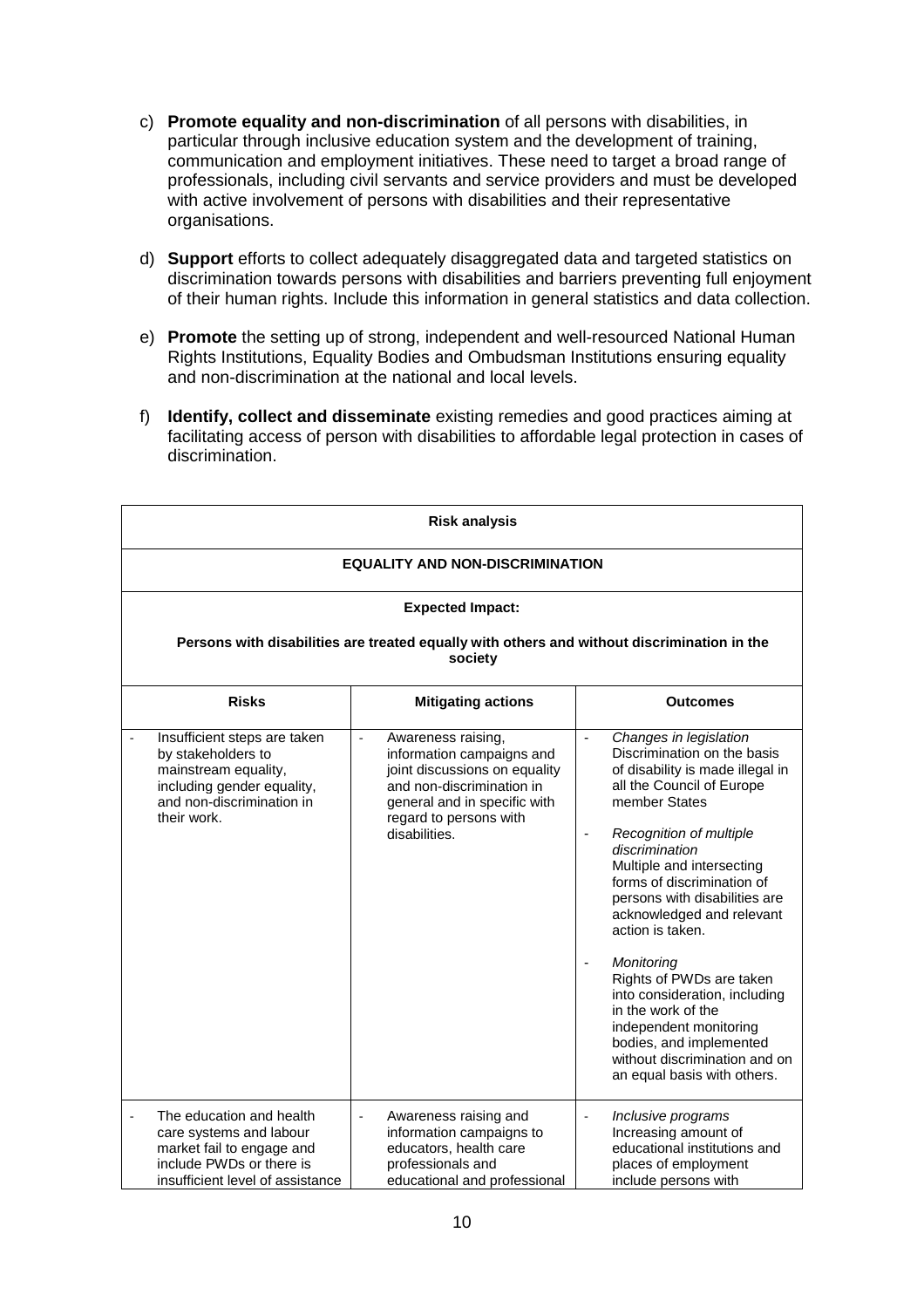| and reasonable<br>accommodation available.                                                                                                                                                      | training authorities on the<br>importance of inclusion and<br>on the various needs for<br>assistance in education or<br>employment.                            | disabilities and create<br>assistance schemes,<br>whenever is needed.<br>Training<br>All professional training<br>includes awareness on<br>disabilities and persons with<br>disabilities.                                                                                                                                                            |
|-------------------------------------------------------------------------------------------------------------------------------------------------------------------------------------------------|----------------------------------------------------------------------------------------------------------------------------------------------------------------|------------------------------------------------------------------------------------------------------------------------------------------------------------------------------------------------------------------------------------------------------------------------------------------------------------------------------------------------------|
| Lack of accessible and<br>effective means of legal<br>protection and assistance in<br>cases of discrimination on the<br>basis of disabilities and in<br>relation to multiple<br>discrimination. | Dissemination of good<br>$\overline{a}$<br>practices on access to legal<br>protection and improved co-<br>operation between various<br>institutions (CLARITY). | Accessible information on<br>rights and remedies<br>Persons with disabilities<br>receive information and<br>assistance in various<br>accessible means, modes<br>and formats, including sign<br>languages and braille on the<br>legal remedies against<br>discrimination on the basis of<br>disability and in relation to<br>multiple discrimination. |

#### **3.2. Awareness raising**

- 52. Awareness raising, including through the education system, is a specific state obligation under the UNCRPD (Article 8). Persons with disabilities are still confronted with unacceptable attitudes and stereotypes based on existing prejudices, fear and distrust in their abilities. Action should be aimed at changing these negative attitudes and stereotypes through effective awareness raising policies, strategies and actions involving all relevant stakeholders, including the media.
- 53. Discriminatory attitudes and behaviour, stigmatisation and their damaging or harmful consequences on persons with disabilities must be countered by accessible and objective information on ability as opposed to inability. This includes disabilities and the barriers in society in order to promote a better understanding of the needs and fulfilment of rights of persons with disabilities and their inclusion in all areas of life.
- 54. Council of Europe bodies, member States and other relevant stakeholders should seek to:
	- a) **Undertake public awareness raising initiatives** and human rights based training programmes on the equal rights, positive perception and capabilities of persons with disabilities in all areas of life, especially with regard to education and labour market, taking into account diversity and gender equality perspective.
	- b) **Develop information campaigns** to change legislation and combat negative attitudes, stereotypes and practices to make discrimination of persons with disabilities both illegal and unacceptable. The use of targeted statistics as a critical campaign information tool is encouraged. These information campaigns will be relayed, in addition to the public at large, to national parliaments and local and regional authorities and to the Parliamentary Assembly and the Congress of Local and Regional Authorities.
	- c) **Ensure close co-operation** with and active participation of the representative organisations of persons with disabilities, the National Human Rights Institutions, Equality Bodies and Ombudsman Institutions and their respective networks and other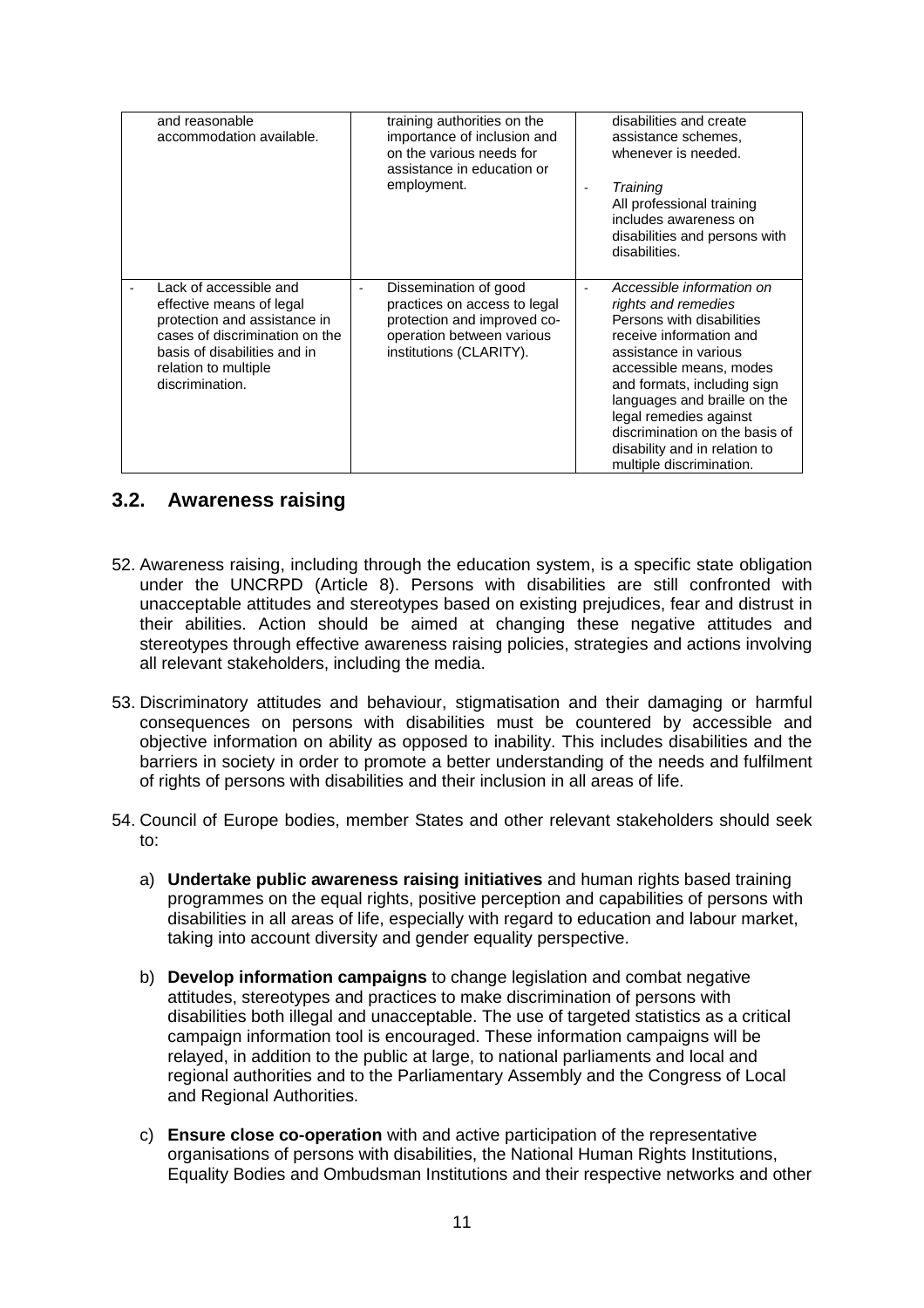relevant mainstream stakeholders to benefit from their experience and expertise with regard to human rights and lived experience of persons with disabilities.

- d) **Promote** respect, equality, capabilities and active participation, involvement and inclusion of persons with disabilities in the media, entertainment and cultural life as both active actors and users.
- e) **Identify, collect and disseminate** good practices with regard to awareness raising.

| <b>Risk analysis</b>                                                                                                                                                 |                                                                                                                                                                                                                                                                            |                                                                                                                                                                                                                                      |  |  |
|----------------------------------------------------------------------------------------------------------------------------------------------------------------------|----------------------------------------------------------------------------------------------------------------------------------------------------------------------------------------------------------------------------------------------------------------------------|--------------------------------------------------------------------------------------------------------------------------------------------------------------------------------------------------------------------------------------|--|--|
|                                                                                                                                                                      | <b>AWARENESS RAISING</b>                                                                                                                                                                                                                                                   |                                                                                                                                                                                                                                      |  |  |
| <b>Expected Impact:</b><br>Public awareness on and visibility of disabilities and persons with disabilities is improved in                                           |                                                                                                                                                                                                                                                                            |                                                                                                                                                                                                                                      |  |  |
|                                                                                                                                                                      | society in general and in medias in specific.                                                                                                                                                                                                                              |                                                                                                                                                                                                                                      |  |  |
| <b>Risks</b>                                                                                                                                                         | <b>Mitigating actions</b>                                                                                                                                                                                                                                                  | <b>Outcomes</b>                                                                                                                                                                                                                      |  |  |
| Stereotypes and<br>discrimination prevail and<br>are further reinforced by<br>"hate speech" towards<br>persons with disabilities.                                    | Awareness raising and media<br>$\blacksquare$<br>campaigns on the skills and<br>capabilities of persons with<br>disabilities.<br>Human rights training<br>$\sim$<br>programmes for persons with<br>disabilities, their family<br>members and persons<br>working with them. | Human Rights knowledge<br>$\Box$<br>Persons with disabilities.<br>their family members and<br>persons working with them<br>are aware of and respect<br>the human rights, human<br>value and dignity of persons<br>with disabilities. |  |  |
| Lack of media coverage,<br>negative stereotypes and<br>negative portrayal of<br>disability related issues or<br>persons with disabilities.<br>Sensational reporting. | Awareness raising training on<br>$\overline{\phantom{a}}$<br>disability aimed at<br>representatives of the media.<br>Partnerships with media (both<br>traditional and new media)                                                                                           | Visibility of PWD<br>$\overline{\phantom{a}}$<br>Persons with disabilities are<br>included in the media as<br>active actors and users,<br>including being aware of<br>dangers on the internet.                                       |  |  |
| Lack of knowledge of<br>prevalence of disabilities in<br>society.                                                                                                    | Dissemination of good<br>$\overline{\phantom{a}}$<br>practices on improving<br>statistics with regard types<br>and frequency of disabilities<br>and persons with disabilities.                                                                                             | Data collection<br>$\overline{a}$<br>Accurate and age- and sex-<br>disaggregated statistical<br>data is available on the<br>disabilities and persons with<br>disabilities.                                                           |  |  |

## **3.3. Accessibility**

- 55. Accessibility, as defined in UNCRPD (Article 9) is a precondition for persons with disabilities to be able to enjoy human rights actively, participate and contribute fully and equally in the society, be independent and make choices about all aspects of their lives.
- 56. Accessibility is often viewed only as accessibility to the built environment. However, it is a much wider concept. It extends also to accessibility of goods and services, including the channels in which services are delivered. Accessibility is connected to all the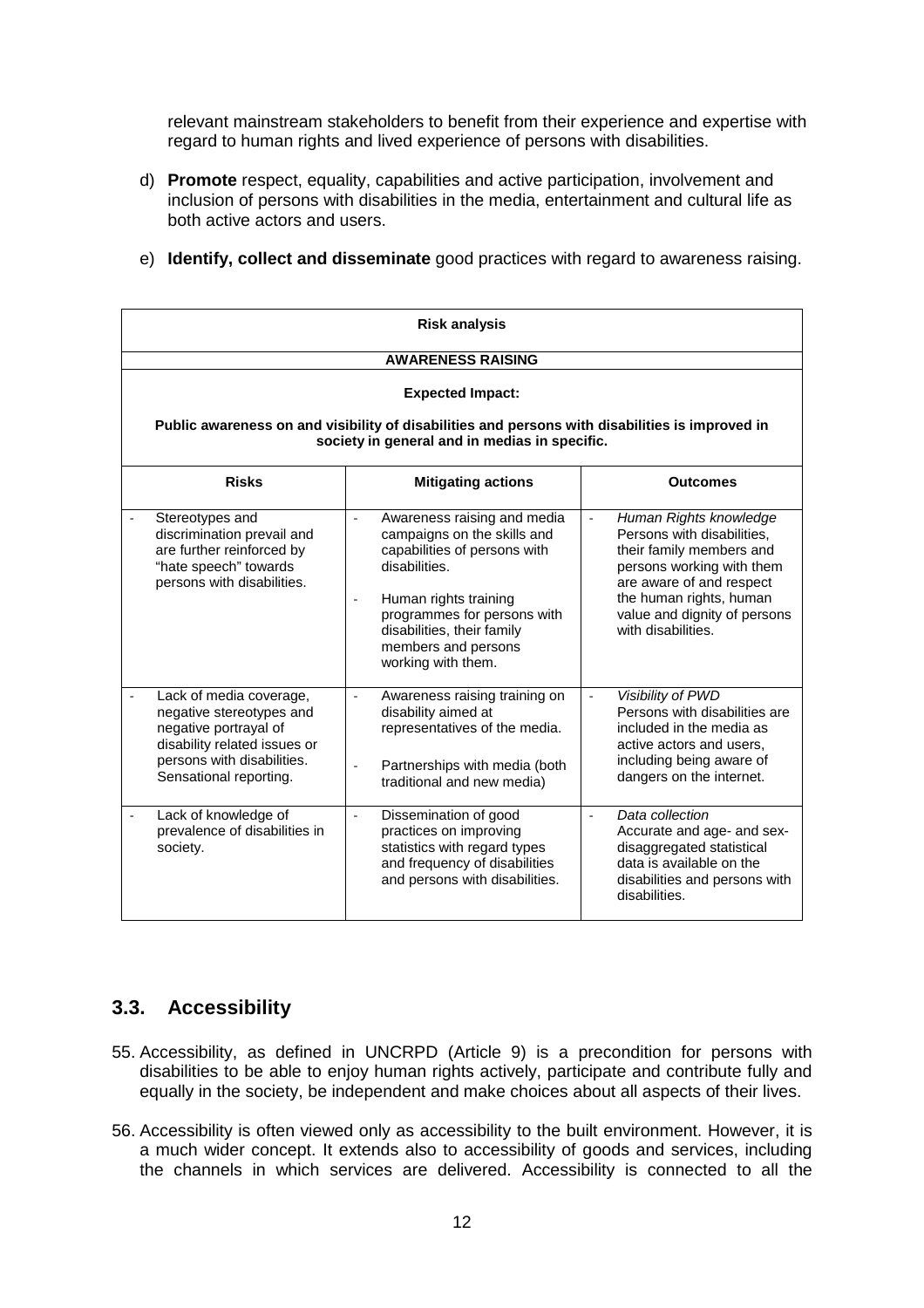provisions of the UNCRPD and therefore needs to be seen from the perspective of equality and non-discrimination. It applies equally to public and private sectors. Accessibility is, in other words, an enabler for persons with disabilities in all areas of life. Here, however, special focus is given to access to information, information technologies and the communication sector.

- 57. **Access to information**, as defined in the UNCRPD (Article 21) and the definitions of communication and language (Article 2) are important components of accessibility. Differences in individuals' capabilities **to receive and impart information and to use information and communications technologies** represent a knowledge divide that creates inequality. Access can bridge the knowledge divide as a means to foster media and information literacy, inclusion and participation<sup>18</sup> and eventually enables enjoyment of other human rights. Human rights cannot be enjoyed without information about them and access to them.
- 58. The fast changing and continuously on-going developments in the information technology and communication sectors are re-shaping the way in which people interact with each other, conduct business, access goods, services and information and communicate in general. It is important that all persons benefit from technological advancements and that no-one is left behind, including persons with multiple disabilities and complex needs.
- 59. Currently, information and communication continue to be largely inaccessible for many persons with disabilities and therefore attention needs to be paid to appropriate and alternative communication modes, means and formats, access to printed word and copyright issues. This includes the need for accessible political campaigns to promote full participation in public and political life.
- 60. Council of Europe bodies, member States and other relevant stakeholders should seek to:
	- a) **Promote debate on quality access** to information, communications and digital environment for persons with disabilities. Debate should also include media and information literacy as well as inclusion and participation in shaping public policies on the information society.
	- b) **Promote accessibility** and the use of universal design, in addition to assistive devices and with regard to access to goods, services and information to make the services of governments, private entities, media and providers of information via internet accessible to persons with disabilities.
	- c) **Promote the use of accessible and user friendly means, modes and formats of communication**, including sign languages, braille, easy to read text and other alternative and augmentative communication methods, in all communications, media releases and internet services of the Council of Europe and at the national and local levels, including in parliaments and local and regional authorities and the private sector stakeholders. Take into consideration the additional copyright costs from
	- d) **Promote information, learning opportunities and protection measures** for persons with disabilities in accessible means, modes and formats of communication to enable safe and responsible use of the new information and communication technologies (ICT) and to avoid their harmful side effects. Such side effects include,

 $\overline{a}$ <sup>18</sup> UN General Assembly Resolution from 16 December 2015, entitled "Outcome document of the high-level meeting of the General Assembly on the overall review of the implementation of the outcomes of the World Summit on the Information Society", paragraph 23.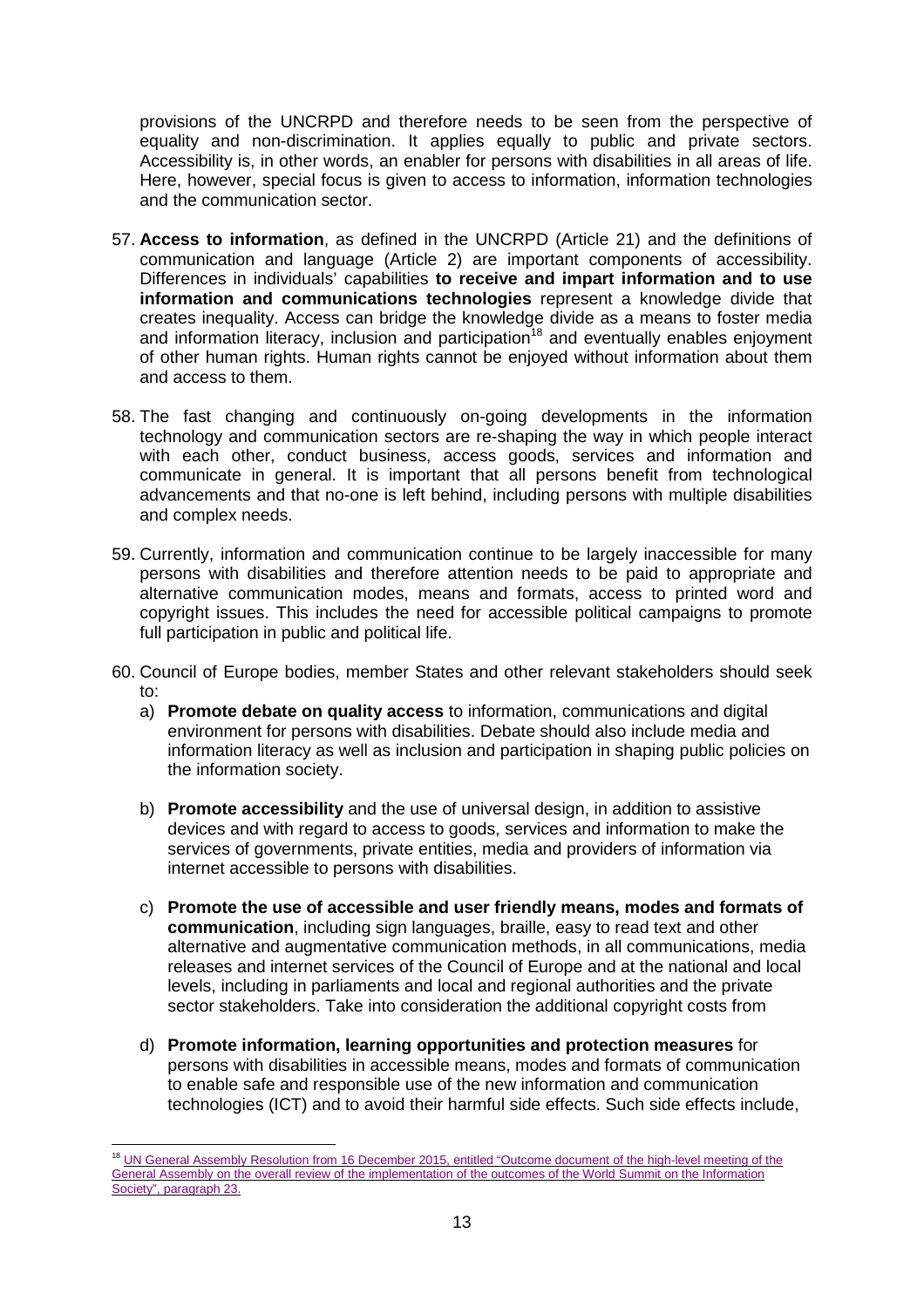among others, cyber-bullying, fraud and sexual abuse or exploitation through the social network sites, especially with regard to children and young people with disabilities

- e) **Encourage** the independent Council of Europe monitoring mechanisms to take into consideration in their monitoring work, activities and publications the use of accessible and user friendly means, modes and formats of communication, including sign languages, braille and easy to read text etc.
- f) **Support** efforts to collect adequately age and sex-disaggregated data and targeted statistics to enable states to formulate and develop policies and tools to improve access to human rights by persons with disabilities.
- g) **Identify, collect and disseminate** existing good practices on accessibility, and in particular on access to information.

| <b>Risk analysis</b>                                                                                                                                                                                                                                                                                        |                                                                                                                                                                                                                                                         |                                                                                                                                                                                                                                                                                                                                                                                                                                                                                                          |  |
|-------------------------------------------------------------------------------------------------------------------------------------------------------------------------------------------------------------------------------------------------------------------------------------------------------------|---------------------------------------------------------------------------------------------------------------------------------------------------------------------------------------------------------------------------------------------------------|----------------------------------------------------------------------------------------------------------------------------------------------------------------------------------------------------------------------------------------------------------------------------------------------------------------------------------------------------------------------------------------------------------------------------------------------------------------------------------------------------------|--|
|                                                                                                                                                                                                                                                                                                             | <b>ACCESSIBILITY</b>                                                                                                                                                                                                                                    |                                                                                                                                                                                                                                                                                                                                                                                                                                                                                                          |  |
|                                                                                                                                                                                                                                                                                                             | <b>Expected Impact:</b>                                                                                                                                                                                                                                 |                                                                                                                                                                                                                                                                                                                                                                                                                                                                                                          |  |
| Persons with disabilities can fully participate independently to all aspects of society on an<br>equal basis with others and are able to receive and impart information and participate in<br>media with the support of accessible ways of communication, including by using sign<br>languages and braille. |                                                                                                                                                                                                                                                         |                                                                                                                                                                                                                                                                                                                                                                                                                                                                                                          |  |
| <b>Risks</b>                                                                                                                                                                                                                                                                                                | <b>Mitigating actions</b>                                                                                                                                                                                                                               | <b>Outcomes</b>                                                                                                                                                                                                                                                                                                                                                                                                                                                                                          |  |
| Persons with disabilities<br>face barriers to fully<br>participate in society in<br>general and experience<br>obstacles accessing<br>information in specific due<br>to inaccessible<br>environments.                                                                                                        | Dissemination of good and<br>$\overline{\phantom{a}}$<br>affordable practices and<br>solutions on accessibility are<br>promoted.<br>Universal design criteria is<br>$\overline{\phantom{a}}$<br>included in public all public<br>procurement exercises. | Application of Universal<br>$\overline{\phantom{a}}$<br>Design<br>Universal design is used as a<br>standard for all new<br>developments, including on<br>the internet and media and<br>reasonable accommodation is<br>available.<br>Sign languages and braille<br>Sign languages and braille<br>are legally recognised, their<br>use is promoted in all member<br>States as well as in the<br>Organisation and the<br>practices are monitored by<br>relevant Council of Europe<br>monitoring mechanisms. |  |
| Lack of availability and high<br>price of technological<br>solutions                                                                                                                                                                                                                                        | Dissemination of information<br>on new affordable innovations<br>in the technological area.                                                                                                                                                             | ÷.<br>Cost of training and technical<br>assistance devices<br>Information and training are<br>available in member States in<br>accessible means, modes<br>and formats of communication<br>and technical assistance<br>devices and various printed<br>products are available either<br>for free or at low cost for<br>persons with disabilities.                                                                                                                                                          |  |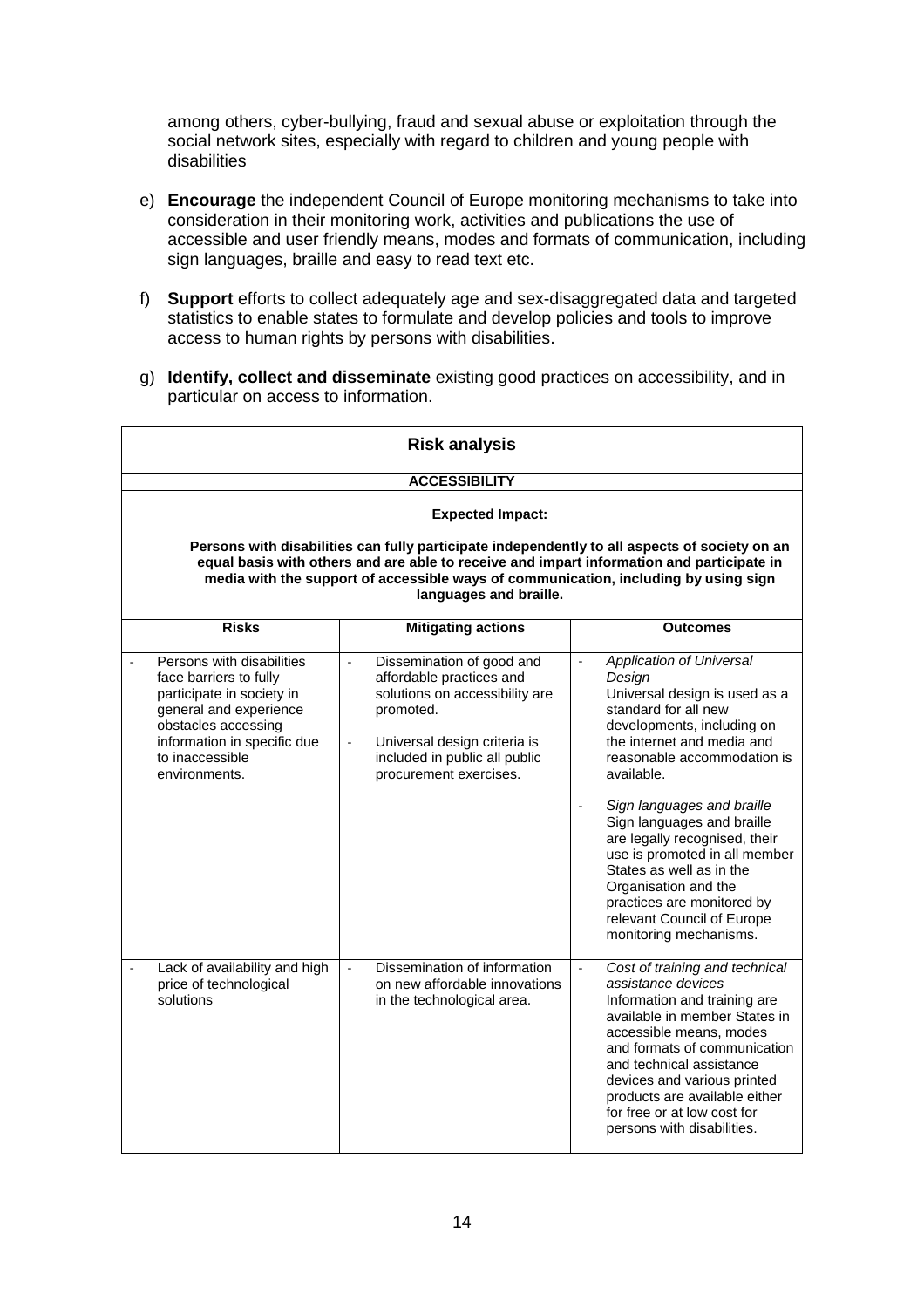## **3.4. Equal recognition before the law**

- 61. Equal recognition before the law, as defined among others by the UNCRPD (Article 12)<sup>19</sup> refers to the two parts of legal capacity, the **capacity to hold rights and duties** and the **capacity to act** on them. Legal capacity and access to justice are essential to real participation in all areas of life and full inclusion of persons with disabilities in the society. Legal capacity is in fact connected to all human rights and their enjoyment.
- 62. Control over one's life and all its aspects are fundamental requirements for the full enjoyment of all human rights. Legal capacity continues to be denied to a part of the population on the basis of disability, particularly intellectual or psychosocial disability. Substituted decision-making, including full guardianship regimes where persons are stripped of their personhood in the eyes of the law and the society, still prevail in many member States. Some aspects of these practices have been confirmed as a violation of basic human rights and fundamental freedoms by decisions of the European Court of Human Rights (ECtHR), which has called on the relevant authorities to remedy such violations.
- 63. States are required under the UNCRPD, as far as possible to replace **substituted decision-making** with systems of **supported decision-making**. Possible limitations on decision-making should be considered on an individual basis, be proportional and be restricted to the extent to which it is absolutely necessary. Limitations should not take place when less interfering means are sufficient in light of the situation, and accessible and effective legal safeguards must be provided to ensure that such measures are not abused.
- 64. Council of Europe bodies, member States and other relevant stakeholders should seek to:
	- a) **Support** member States in their efforts to improve their legislation, policies and practices with regard to ensuring legal capacity of persons with disabilities.
	- b) **Identify, collect and disseminate** existing good practices on **supported decisionmaking systems and practices** that persons with disabilities have available for being able to exercise their legal capacity and have access to choices and rights.
	- c) **Promote** training of public and private professionals engaged in supported decisionmaking systems and develop communication initiatives for the general public to enhance understanding and knowledge of the right to equal recognition before the law, in co-operation with persons with disabilities.
	- d) **Identify, collect and disseminate** existing national legislation, policies and practices providing for **appropriate and effective safeguards** to protect persons with disabilities from exploitation and abuse in accordance with international human rights law, including assistance and support mechanisms available in engaging those safeguards.
	- e) **Identify, collect and disseminate** existing good practices aiming at facilitating access of person with disabilities to mainstream **legal protection**, and out-of-court and quasi-legal stages of protection in all areas of life (inter alia through National Human Rights Institutions, Equality Bodies, Ombudsman Offices etc.)

 $\overline{a}$ <sup>19</sup> UNCRPD Committee General Comment no. 1 (2014)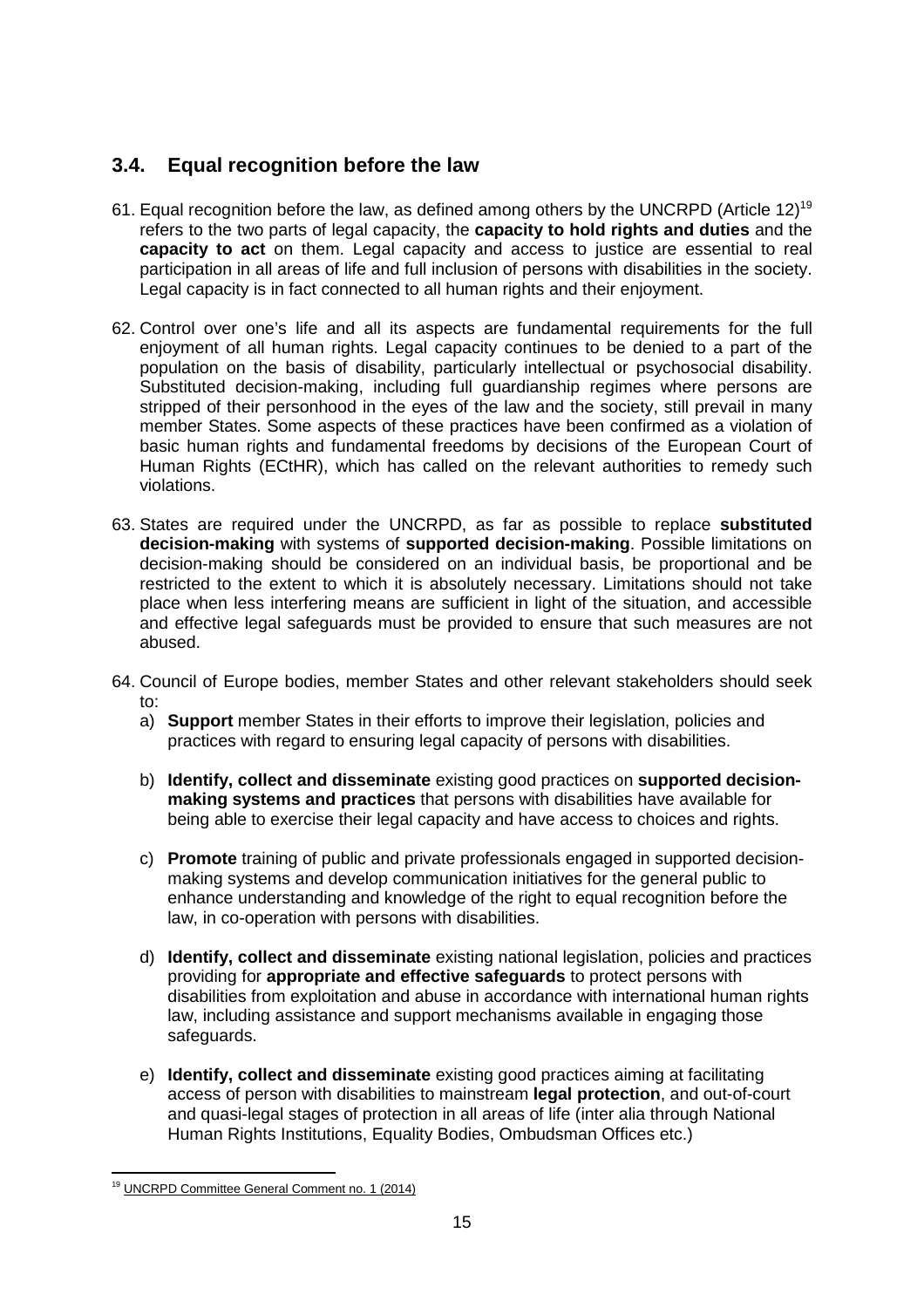| <b>Risk analysis</b>                                                                                                                                                                   |                                                                                                                                                                                                                                            |                                                                                                                                                                                                                                                                                                       |  |
|----------------------------------------------------------------------------------------------------------------------------------------------------------------------------------------|--------------------------------------------------------------------------------------------------------------------------------------------------------------------------------------------------------------------------------------------|-------------------------------------------------------------------------------------------------------------------------------------------------------------------------------------------------------------------------------------------------------------------------------------------------------|--|
| <b>EQUAL RECOGNITION BEFORE THE LAW</b>                                                                                                                                                |                                                                                                                                                                                                                                            |                                                                                                                                                                                                                                                                                                       |  |
| <b>Expected Impact:</b>                                                                                                                                                                |                                                                                                                                                                                                                                            |                                                                                                                                                                                                                                                                                                       |  |
| Persons with disabilities enjoy equal recognition before the law and substituted decision-<br>making is replaced by supported decision-making in all Council of Europe member States   |                                                                                                                                                                                                                                            |                                                                                                                                                                                                                                                                                                       |  |
| <b>Risks</b>                                                                                                                                                                           | <b>Mitigating actions</b>                                                                                                                                                                                                                  | <b>Outcomes</b>                                                                                                                                                                                                                                                                                       |  |
| Persistence of stereotypes<br>and stigma; prevalence/<br>domination of the long<br>tradition of "protecting"<br>persons with disabilities by<br>using substituted decision-<br>making. | Awareness raising on the<br>$\overline{\phantom{a}}$<br>importance of legal capacity<br>and supported decision-<br>making options.<br>Peer-to-peer exchange of<br>good practice and promising<br>policies on supported<br>decision-making; | Supported decision making<br>$\overline{\phantom{a}}$<br>Persons with disabilities<br>retain their legal capacity<br>and substituted decision-<br>making is replaced as far as<br>possible by effective,<br>accessible and affordable<br>supported decision-making<br>in all member States.           |  |
| Complicated safeguard<br>systems and lack of effective<br>assistance systems.                                                                                                          | Dissemination of information<br>on accessible, effective and<br>affordable assistance systems.                                                                                                                                             | Assistance and safequards<br>÷,<br>Accessible, effective and<br>affordable support,<br>assistance structures,<br>information and effective<br>safeguards are available for<br>persons with disabilities to<br>enable access to legal<br>capacity and legal<br>protection according to their<br>needs. |  |

## **3.5. Freedom from exploitation, violence and abuse**

- 65. Under UNCRPD (Article 16), it is a State duty to **prevent** all forms of exploitation, violence and abuse and to **protect** persons with disabilities from it. Also **promotion** of recovery, rehabilitation and reintegration are necessary parts of the implementation.
- 66. Compared to the general population, persons with disabilities face a higher risk of violence and abuse of various types, such as physical, sexual, financial or psychological.
- 67. Particularly children, young and older persons and those with complex needs are at risk of **multiple and intersecting types of exploitation, violence and abuse**. This includes also homeless and persons living in institutional or segregating living arrangements.
- 68. Women and girls with disabilities, in particular, are exposed to a high risk of **gender**‐ **based violence**, the structural nature of which has been recognised by the Council of Europe Convention on preventing and combating violence against women and domestic violence (the Istanbul Convention)<sup>20</sup>.

 $\overline{a}$ <sup>20</sup> Council of Europe Convention on preventing and combating violence against women and domestic violence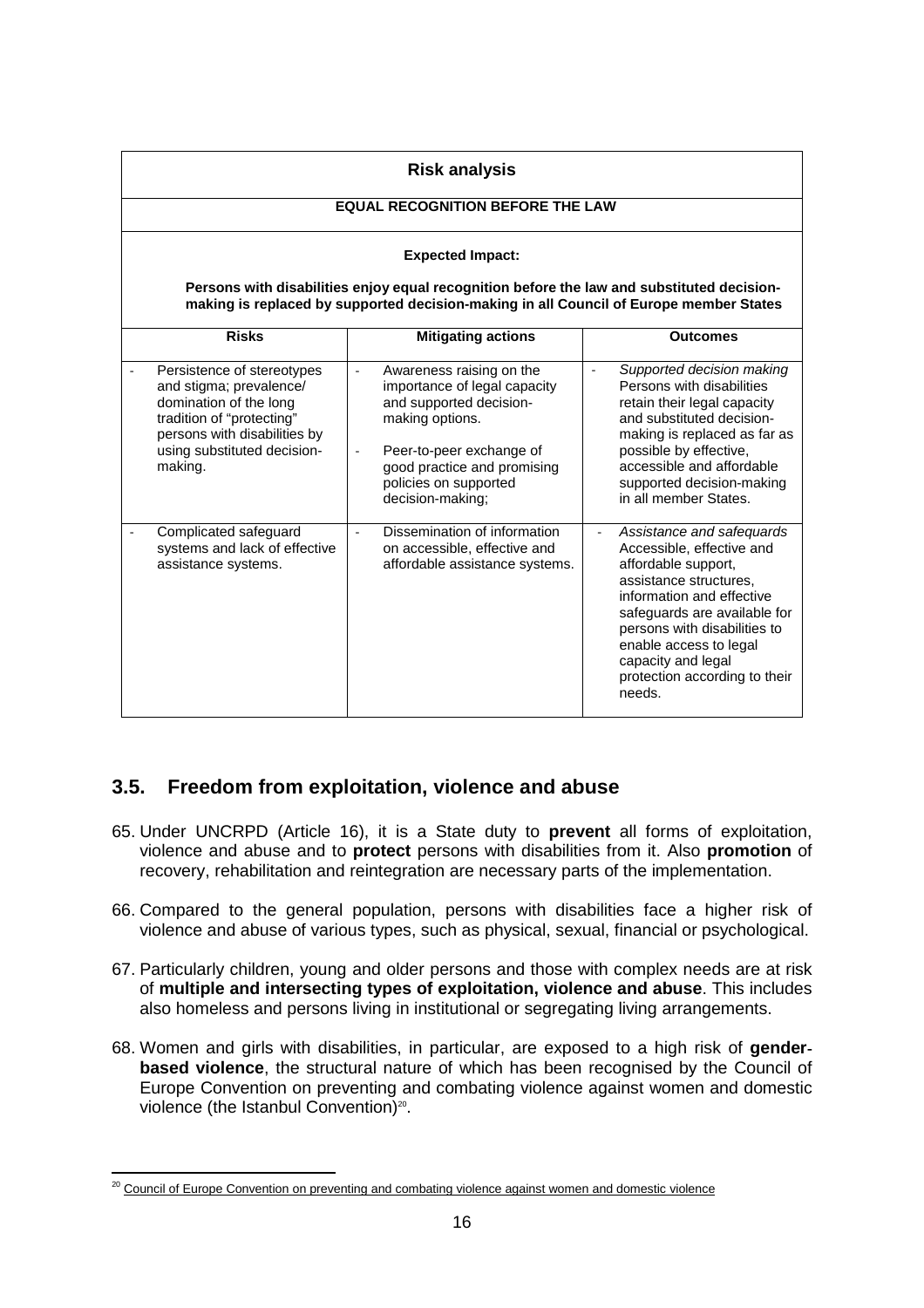- 69. Furthermore, **living arrangements in isolation or segregation from the community** as such, are not only contrary to the right to live in the community as enshrined under UNCRPD (Article 19), but also often give rise to some of the most serious human rights violations in Europe. The widely-documented violence and abuse in such arrangements is one of the many reasons for the need to progressively replace them with communitybased services.
- 70. In addition to discrimination, violence, intolerance, hate crime and hate speech faced by all migrants, refugees and asylum seekers, those with disabilities are more exposed to all forms of discrimination as well as exploitation, violence and abuse. A comprehensive, strategic approach to the integration and inclusion of **migrants with disabilities** is needed both at national and local levels<sup>21</sup><sup>22</sup>.
- 71. Hate crime and bullying, especially on internet, are also forms of exploitation, violence and abuse that affect especially children and young people with disabilities.
- 72. The difficulty in combating exploitation, violence and abuse is that it often goes underreported. Victims do not want or do not know how and where to report the violence, family members do not know about it or are themselves the perpetrators. Awareness and skills for the prevention of and response to cases of exploitation, violence and abuse by law enforcement, social and medical professionals, as well as current information about the rights and possible support services for victims needs to be improved.
- 73. Council of Europe bodies, member States and other relevant stakeholders should seek to:
	- a) **Mainstream the rights of persons with disabilities** in the activities and work related to:
		- the Council of Europe Convention on preventing and combating violence against women and domestic violence (Istanbul Convention),
		- the Council of Europe Convention on Protection of Children against Sexual Exploitation and Sexual Abuse (Lanzarote Convention),
		- the Council of Europe Convention on Action against Trafficking in Human Beings,
		- the Council of Europe Convention on Human Rights and Biomedicine (Oviedo Convention) and its Additional Protocol concerning Transplantation of Organs and Tissues of Human Origin See above the comment on removing Oviedo as reference
		- the independent monitoring mechanisms of the above conventions, and others, including the European Committee for the Prevention of Torture and Inhuman or Degrading Treatment or Punishment (CPT), the European Commission against Racism and Intolerance (ECRI) and the European Committee of Social Rights (ECSR) , where and as applicable.
	- b) **Raise awareness** to change legislation and to combat negative attitudes, stereotypes and practices in order **to make exploitation, violence and abuse** of persons with disabilities, including violence against women and domestic violence as well as institutional violence, **illegal, visible and unacceptable**.

 $\overline{\phantom{a}}$ 

<sup>21</sup> Council of Europe Human Rights Commissioner CommDH/IssuePaper (2016)2

<sup>22</sup> Secretary General of the Council of Europe: State of Democracy, Human Rights and the Rule of Law, Security imperative for Europe, 2016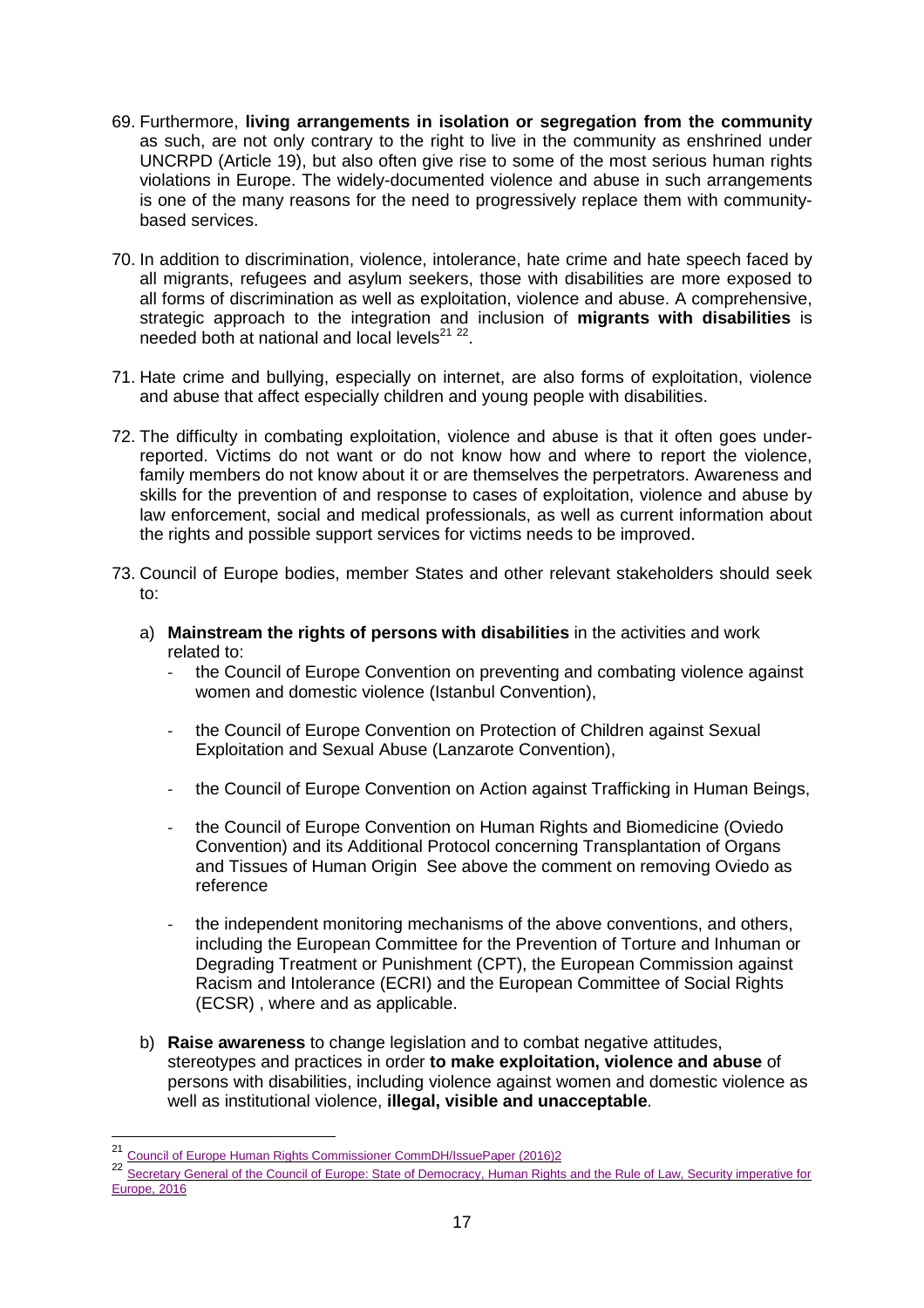- c) **Provide and promote** human rights-based and gender sensitive **disability-related training** including in the framework of Council of Europe programmes (such as the HELP-Programme) for professionals in public and private sectors to enable them to recognise and react against exploitation, violence and abuse of persons with disabilities and the risk of multiple discrimination.
- d) **Provide and promote** human rights based training and necessary and accessible **support to persons with disabilities and their family members** against exploitation, violence and abuse to enable and to **empower them** to recognise and to report such actions to relevant authorities, especially in institutional living arrangements while institutions remain and are not yet fully replaced by communitybased services.
- e) **Identify, collect and disseminate** any existing good practices aiming at facilitating access of person with disabilities, including women, children, young and old people and persons with complex needs, to **legal protection and necessary support** in cases of exploitation, violence and abuse on an equal basis with others and according to their individual needs;

| <b>Risk analysis</b>                                                                                                                                                                   |                                                                                                                                                                                                                                                                            |                                                                                                                                                                                                                                                                                                                                 |  |
|----------------------------------------------------------------------------------------------------------------------------------------------------------------------------------------|----------------------------------------------------------------------------------------------------------------------------------------------------------------------------------------------------------------------------------------------------------------------------|---------------------------------------------------------------------------------------------------------------------------------------------------------------------------------------------------------------------------------------------------------------------------------------------------------------------------------|--|
| FREEDOM FROM EXPLOITATION, VIOLENCE AND ABUSE                                                                                                                                          |                                                                                                                                                                                                                                                                            |                                                                                                                                                                                                                                                                                                                                 |  |
| <b>Expected Impact:</b>                                                                                                                                                                |                                                                                                                                                                                                                                                                            |                                                                                                                                                                                                                                                                                                                                 |  |
| Persons with disabilities are free from exploitation, violence and abuse and have access to<br>prevention, protection, prosecution and support services on an equal basis with others. |                                                                                                                                                                                                                                                                            |                                                                                                                                                                                                                                                                                                                                 |  |
| <b>Risks</b>                                                                                                                                                                           | <b>Mitigating actions</b>                                                                                                                                                                                                                                                  | <b>Outcome</b>                                                                                                                                                                                                                                                                                                                  |  |
| Violence against persons<br>with disabilities, including in<br>the institutions or private<br>homes, is not recognised or<br>talked about.                                             | Awareness raising and<br>human rights based training<br>on recognising exploitation,<br>violence and abuse.                                                                                                                                                                | Changes in legislation and<br>$\overline{\phantom{a}}$<br>practices<br>Violence against persons<br>with disabilities is made<br>illegal. Harmful or abusive<br>practices are abolished in all<br>member States.                                                                                                                 |  |
| Claims of exploitation,<br>violence and abuse of<br>persons with disabilities, are<br>not taken seriously or<br>understood by family<br>members, professionals or<br>authorities.      | Awareness raising<br>campaigns and human rights<br>based and gender sensitive<br>training programmes on<br>prevention and protection are<br>provided on exploitation,<br>violence and abuse for<br>relevant personnel, family<br>members and persons with<br>disabilities. | Legal protection, services<br>and assistance<br>Claims of exploitation,<br>violence and abuse by or on<br>behalf of persons with<br>disabilities are taken<br>seriously and handled<br>appropriately. Persons with<br>disabilities have access to<br>accessible and affordable<br>legal protection, services and<br>assistance. |  |

## **4. Working methods**

## **4.1. Institutional setting**

74. The transversal nature of the Disability Strategy presupposes that all Council of Europe decision-making, standard setting, advisory and monitoring bodies support and actively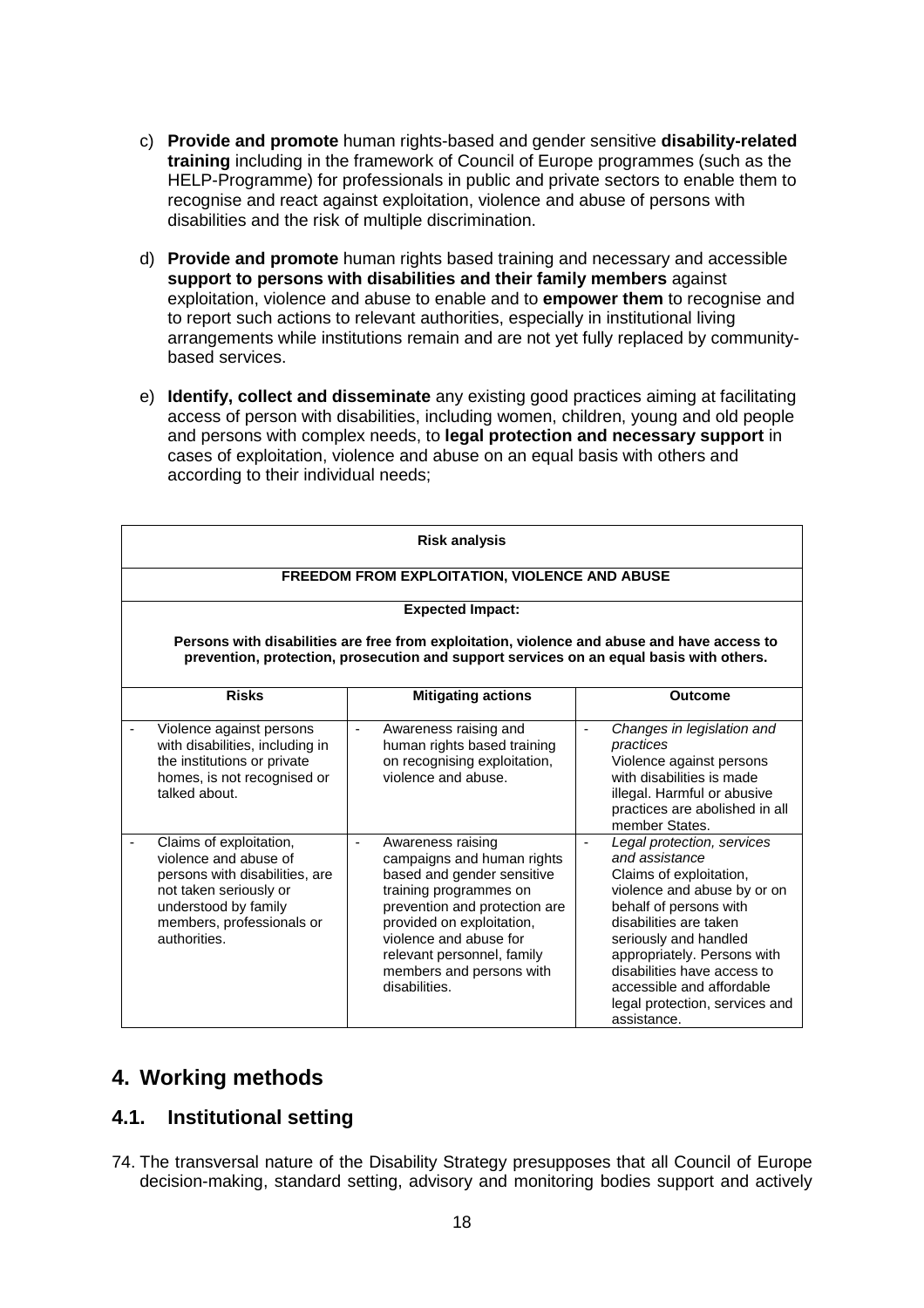contribute to the achievement of the goals and the strategic objectives of the Strategy. They will be invited to take initiatives within their respective mandate's remit taking due account of their status and resources.

- 75. To stimulate and facilitate this process, the Council of Europe will foster internal cooperation and synergies in particular with and amongst:
	- the Committee of Ministers,
	- the Parliamentary Assembly,
	- the Congress of Local and Regional Authorities,
	- the Office of the Commissioner of Human Rights,
	- the European Court of Human Rights,
	- the Council of Europe Development Bank (CEB)
	- the Conference of the INGOs.
	- Steering committees, other inter-governmental bodies, Council of Europe's monitoring mechanisms and partial agreements.
- 76. The **Ad Hoc Committee of Experts on the Rights of Persons with Disabilities**, the intergovernmental group of experts open to all Council of Europe member States has the mandate to support the implementation of the Disability Strategy, advise and involve the various stakeholders as well as liaise with relevant intergovernmental bodies, providing expertise and a forum for the exchange of good practices and issues of concern.

#### **4.2. Partnerships**

- 77. Like the Council of Europe, other international and regional partners are working to improve the enjoyment of all human rights by persons with disabilities, including through the promotion and implementation of the UNCRPD.
- 78. At **the UN level**, in addition to many interagency actors on disability, the Special Rapporteur on the Rights of Persons with Disabilities, the Committee on the Rights of Persons with Disabilities and the Special Envoy of the Secretary-General on Disability and Accessibility all work to promote the full and effective participation of persons with disabilities in society and the full and equal access to and enjoyment of all human rights by persons with disabilities on the basis of the UNCRPD. The UN Sustainable Development Goals as well as UN Global Compact, including Social Corporate Responsibility, have also disability related dimensions.
- 79. **The European Union**, itself a party to the UNCRPD (under Article 44 of the UNCRPD), implements the UNCRPD principles through its legislation, including the EU Charter of Fundamental Rights, the EU Disability Strategy and the developing body of decisions by the European Court of Justice. The Strategy consists of eight areas: accessibility, participation, equality, employment, education and training, social protection, health and external action. The EU's monitoring framework with regard to the UNCRPD is actively working on the basis of its Work Plan to promote, protect and monitor the implementation of the UNCRPD in the EU. The **European Union Fundamental Rights Agency** (FRA) is developing indicators and benchmarks and carrying out comparative legal and social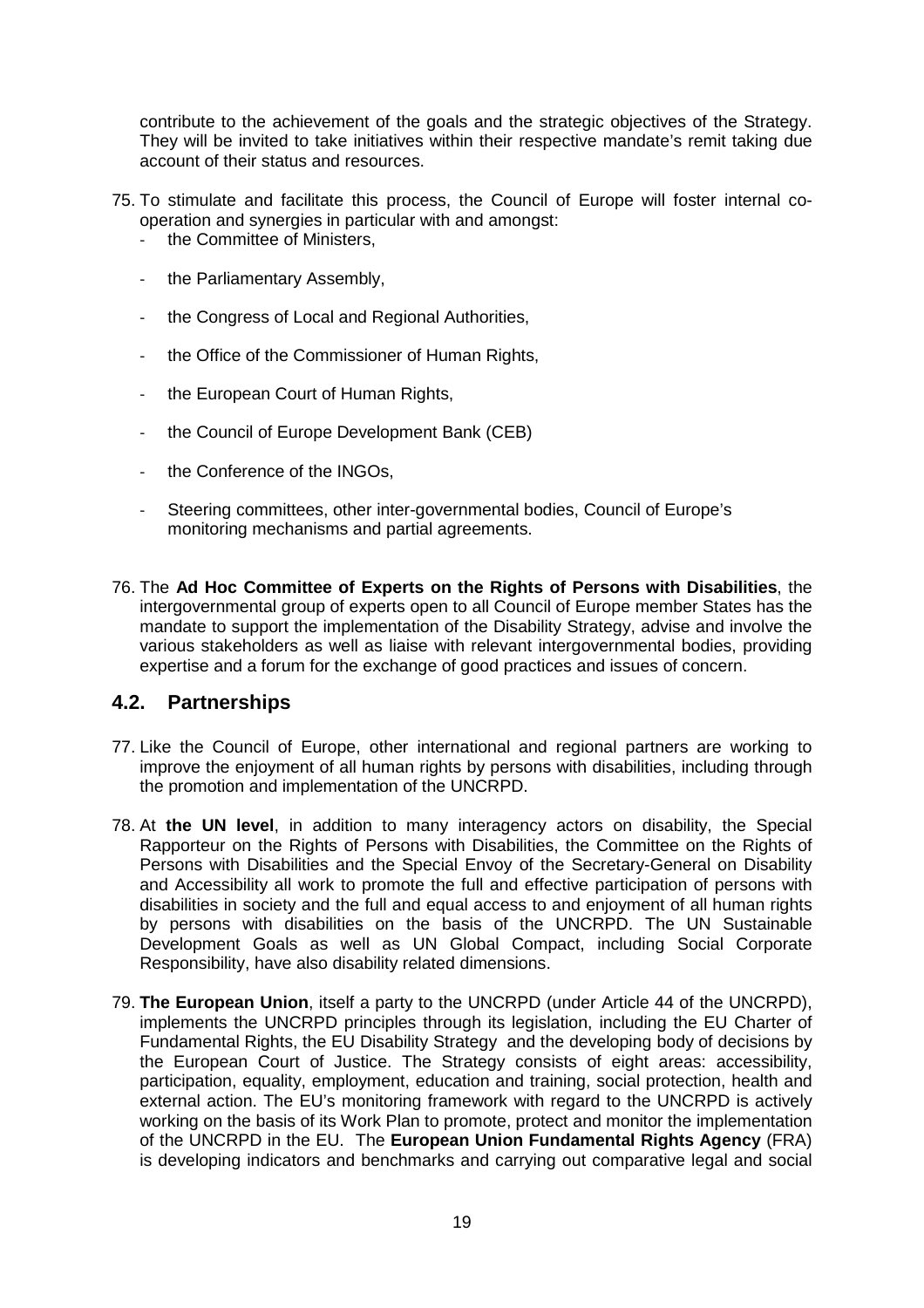research with regard to disability and the implementation of the UNCRPD in the EU member States.

- 80. **The OSCE** and its **Office for Democratic Institutions and Human Rights** (ODIHR) focuses its disability related work on four areas. These are the legislative support mainstreaming inclusion of persons with disabilities, electoral participation of persons with disabilities, awareness raising in the form of training on tolerance and hate crime and the new portfolio focusing on participation in political and public life.
- 81. **The WHO** and **the World Bank** published their overarching World Report on Disability in 2011. The WHO is currently implementing its Global Disability Action Plan 2014-2021. The World Bank has a multitude of ongoing projects and research with regard to persons with disabilities.
- 82. **The Council of Europe** will seek to enhance co-operation, dialogue and synergies with the above mentioned international and regional organisations and other global actors to facilitate and ensure full access to and enjoyment of all human rights by all persons with disabilities and the effective implementation of the UNCRPD.
- 83. Additionally, **the Council of Europe** will seek to involve, engage and use the experience and expertise of **civil society organisation**s and t**he organisations of persons with disabilities**, when relevant, in the development, implementation and assessment of policies, programmes and activities and encourages the member States to do the same at the national and local levels.
- 84. Equally, **the National Human Rights Institutions**, **Equality Bodies** and **Ombudsmen Offices** and their respective networks will be included in the work. Other natural partners in the implementation of the Disability Strategy include:
	- Parliaments:
	- National Governments:
	- Local and regional authorities and their associations;
	- Professional networks (in particular in the judiciary, law enforcement, journalism, education, health and social services fields);
	- Trade unions and employers associations;
	- Higher Education Institutions:
	- The media;
	- The private sector.

## **4.3. Communication**

- 85. A communication plan, including traditional and new social media, will be developed with the aim of:
	- a) **increasing the visibility** of the human rights of persons with disabilities within Council of Europe standards, studies, guidelines, events and their results on the rights of persons with disabilities;